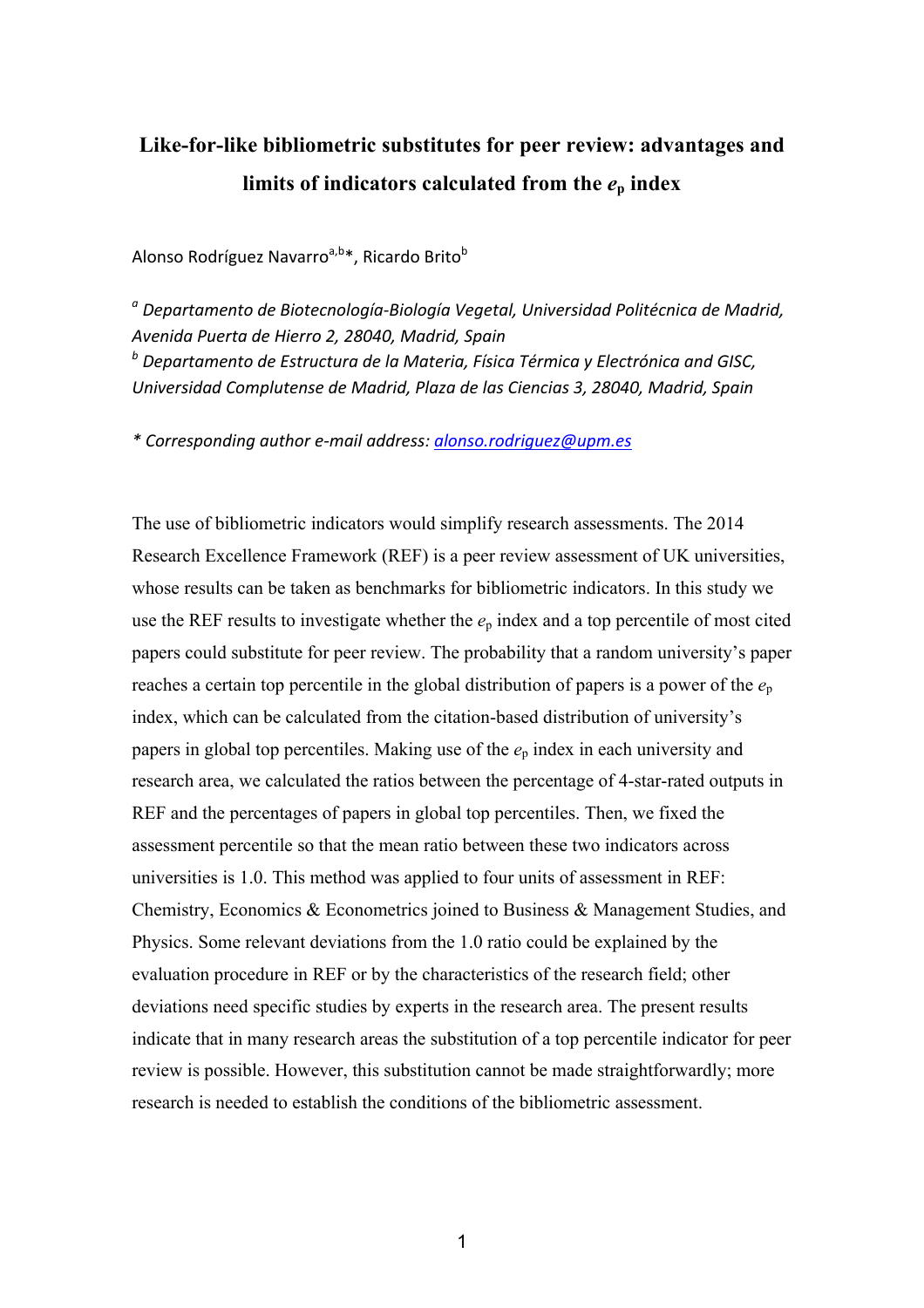## **1. Introduction**

Research investments in technologically advanced countries are quite high and research policy must control these investments by both boosting the lines of research that have the most economic or societal importance (Weinberg 1962, 1964) and checking the returns to society (Salter and Martin 2001), which includes the assessing of the research performance. Although performance assessments in research are not more necessary than in any other productive system, in research the procedure is more complex: "A factory can easily measure how many widgets are produced per man-hour of labor. Evaluating scientific productivity, however is trickier" (Kreiman and Maunshell 2011, p. 1). The consequence is that wrong research evaluations have been frequent, giving rise to notable mistakes, as in the well-known case of the European paradox (Bonaccorsi 2007; Dosi et al. 2006; Herranz and Ruiz-Castillo 2013; Rodriguez-Navarro and Narin 2018). The conceptual problem that explains these mistakes lies in the fact that the product of a research system, the advancement of knowledge, is an intangible product that cannot be easily measured. From a rational point of view, the best judges to evaluate the intangible advancement of science are the same researchers that produce it. But an assessment in which the same actors are judge and party does not seem to be the best solution. Judges that are sufficiently expert as to perform a competent assessment and sufficiently distant as to avoid conflicts of interest can be selected, but to organize a research assessment by this method is complex and onerous (Martin 2011; Régibeau and Rockett 2016).

To evaluate the performance of a research system indirectly, without actually assessing its contribution to the advancement of knowledge, a whole field of science has been developed: *scientometrics*, a branch of which, *bibliometrics*, uses numerical analyses of scientific publications and their citations. This field of science has developed numerous indicators that can be used as proxies of the advancement of knowledge (De-Bellis 2009; Godin 2006; Mingers and Leydesdorff 2015; Waltman 2016). However, because the number of publications and citations is large and these data can be easily obtained in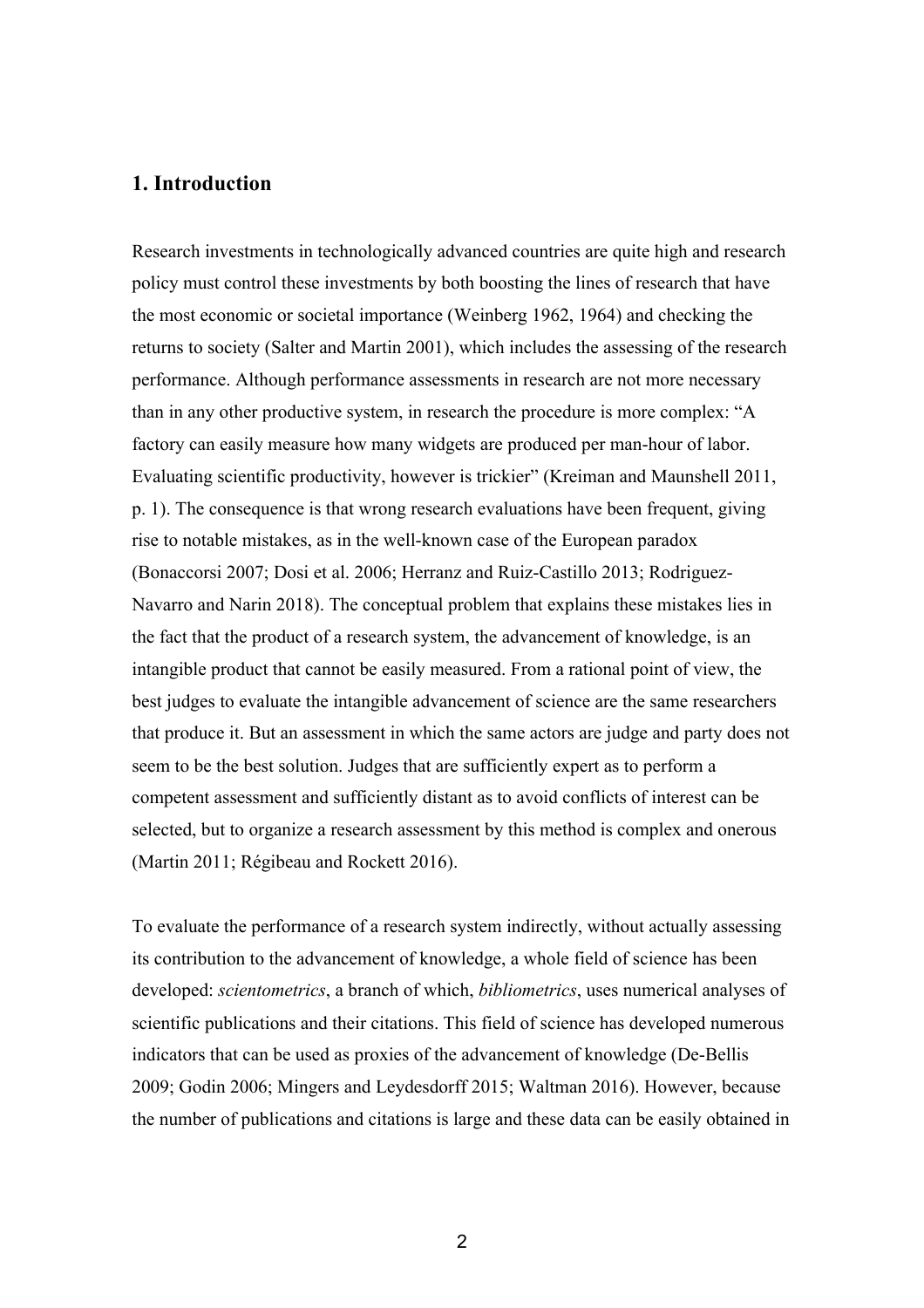several databases, it is easy to produce indicators using intuition, imagination, or mathematical skills, but which are not necessarily indicators of scientific progress.

The difficulty of producing reliable indicators of scientific progress arises from the fact that a large proportion of the scientific publications are "normal science"; these publications are necessary for the progress of knowledge but are not part of it (Rodríguez-Navarro 2012). Namely, they give rise to but are not part of the scarce "revolutionary science" that boosts knowledge (Kuhn 1970); it has been calculated that less than 0.02% of all publications are landmark publications (Bornmann et al. 2018). These landmark publications cannot be counted in most countries and institutions because of their low number. Moreover, their proportion with reference to the total number of publications varies across countries (Rodríguez-Navarro 2012), which prevents its calculation. Thus, a reliable indicator should be calculated from "normal publications" but should correlate with the number of landmark publications (Rodríguez-Navarro and Brito 2019). Consequently, the most important step in the proposal of a bibliometric indicator based on a large number of papers is its validation (Harnad 2008), but, unfortunately, this validation requires a standard of comparison that is unclear. In other words, the generation of indicators for research assessment is easier than their validation.

It has already been mentioned above that research assessments with experts is complex and onerous (Martin 2011; Régibeau and Rockett 2016), but in the absence of wellfounded bibliometric indicators this is the only reliable method. Therefore, the research institutions in several countries are evaluated by experts (Wouters et al. 2015). When these peer review assessments are well performed, they not only give a solution to a public policy requirement, but such assessments provide priceless information for the validation of bibliometric indicators (Harnad 2009). Certainly, peer review is not guaranteed to be fault-free, but "the natural way to test the validity of metrics is against peer review" (Harnad 2008, p.105); conversely, these validated indicators eventually could substitute for the peer review. However, although most of the peer judgments that are used to validate bibliometric indicators come from the assessments of institutions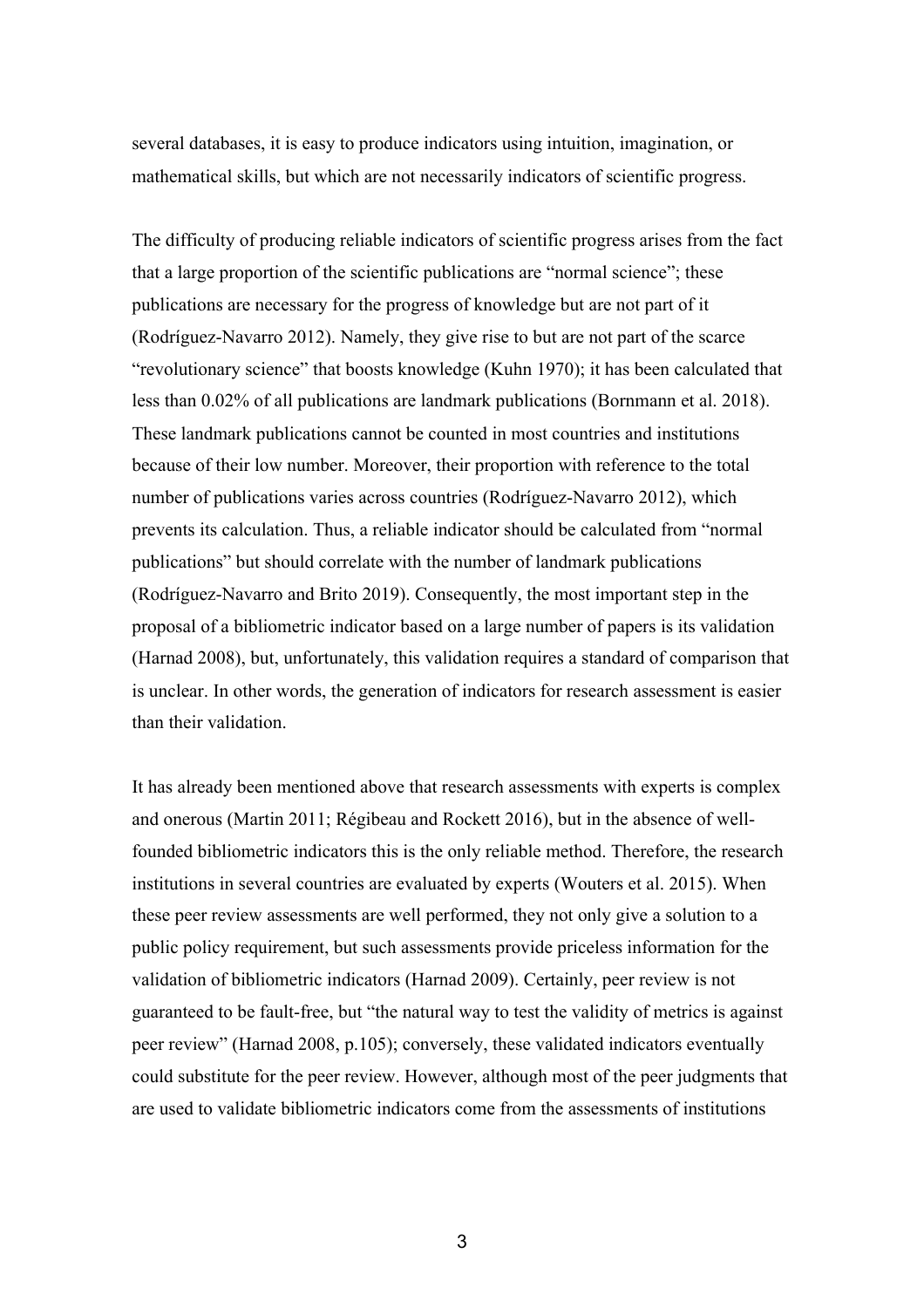and research groups, validations can also be based on other types of expert decisions (e.g. Bornmann and Marx 2015; Dunaiski et al. 2016).

Among a notable number of research assessments of institutions based on peer review (Wouters et al. 2015) those carried out in the UK for almost 30 years—the Research Assessment Exercise (RAE) and Research Excellence Framework (REF) —are the most firmly established and most extensively studied. The last research assessment of UK universities, REF, has given rise to an extensive and well-documented study, *The Metric Tide*, about the possible use of bibliometric indicators to substitute for peer review (Wilsdon et al. 2015), and this study has been recently further complemented (Traag and Waltman 2019). Most of these studies address the important question of whether the bibliometric and REF evaluations of the papers presented to REF are correlated. However, these studies do not address the subsequent question of whether a bibliometric indicator that is not based on the REF submitted papers might substitute for the REF assessments. This indicator could perform the evaluation without requiring university applications.

To answer this question, we must return to the aforementioned very low proportion of breakthrough publications and their almost impossible counting in most countries and institutions. A mathematical alternative to this problem of counting is to calculate their probability or expected frequency, which is possible from the power law that holds in the distribution of papers in global percentiles (Rodríguez-Navarro and Brito 2019). From this power law, the  $e_p$  index, which is an evaluative designed transformation of the exponent, can be used to calculate probabilities and frequencies of papers at any global percentile.

In the described scenario, the present study was designed with two overlapping aims: to validate percentile indicators calculated from the  $e<sub>p</sub>$  index and to investigate whether any of these indicators could be used to eventually substitute for the peer-review-based REF evaluations in a like-for-like manner.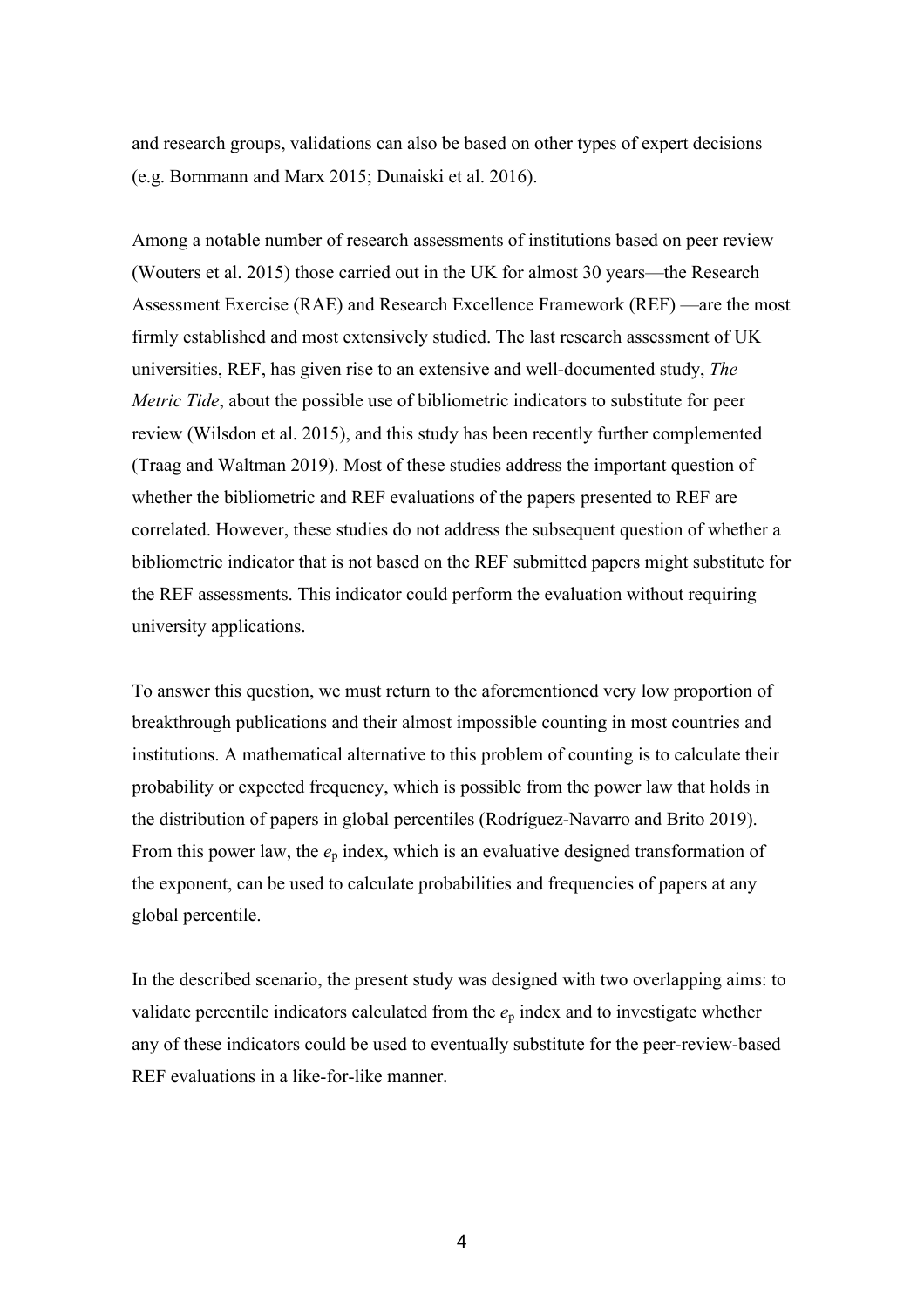## **2. Validation of percentile indicators against the UK REF results**

Among the many indicators studied by Wilsdon et al. (2015), Traag and Waltman (2019) use a percentile indicator. Percentile distributions have been widely used for many years in almost all social and technological fields, from medicine (e.g. Acheson 1973) to economics (e.g. Gallman 1969), and metric data in these fields are similar to citations in scientific publications. For example, in analogy with income distributions, "instead of individuals we have scientific articles, and instead of dollars we have citations" (Albarrán et al. 2011, p. 325). An obvious advantage for the use of percentile distributions of citations is that they produce results that are normalized, eliminating the great differences in citations that occur across scientific fields, which otherwise would make it impossible to make field comparisons (Waltman and van-Eck 2013). Furthermore, percentile-based normalization does not have the flaws of normalizing approaches based on arithmetic averages (Bornmann et al. 2013b), and their calculation, opportunity, and limits of use are well established (Bornmann et al. 2013a; Waltman and Schreiber 2013).

The REF assesses three types of criteria: outputs, impact, and environment (REF2014 2011), and peers must rate publications in four starred levels  $(4^*, 3^*, 2^*,$  and  $1^*)$ , which are described as world-leading, internationally excellent, internationally recognised, and nationally recognised, respectively. Of the three evaluated criteria by the REF, the outputs criterion has the highest weight and the results of this criterion are the ones that can be compared to the results obtained with bibliometric indicators.

The study by Wilsdon et al. (2015) compares the scores of peer-reviewed outputs with bibliometric indicators, reporting that the "correlation analysis of the REF2014 results at output-by-author level (Supplementary Report II) has shown that individual metrics give significantly different outcomes from the REF peer review process, and therefore cannot provide a like-for-like replacement for REF peer review" (p. ix).

In contrast, the study by Traag and Waltman (2019) finds a high level of agreement between the top 10% indicator and the scores of peer reviews. It also finds that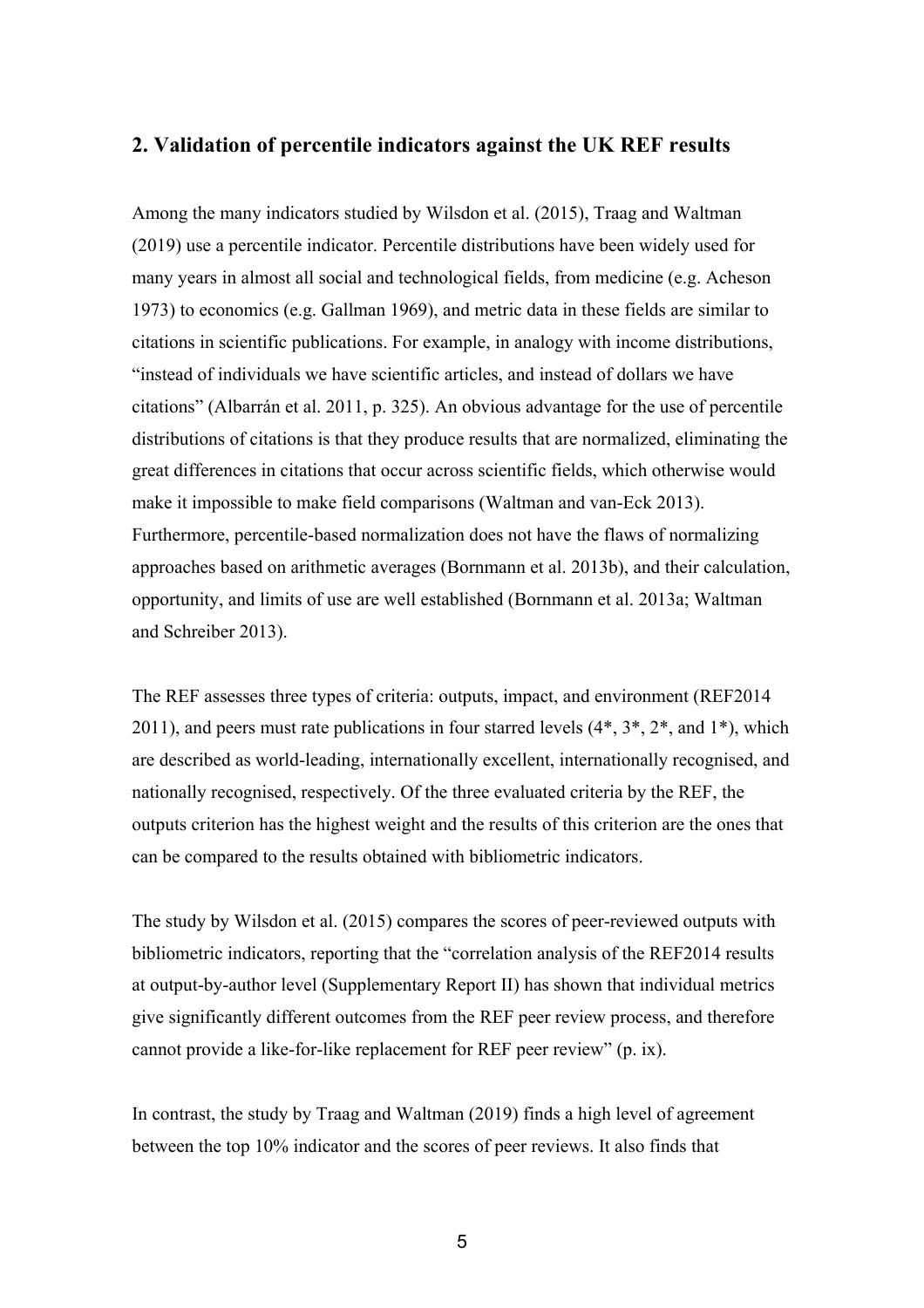comparisons are improved if four conditions are fulfilled: (i) comparisons are made at institutional level instead of at output-by-author level; (ii) size-independent indicators are used instead of size-dependent indicators; (iii) correlations are complemented with other types of comparisons; and (iv) taking into account that peer review has a certain level of uncertainty. In their study the percentage of submitted publications that belong to the top 10% of most cited publications ( $PP_{top 10\%}$  in the Leiden Ranking notation) is compared to the PP(4\*), which is the percentage of 4-star-rated papers.

## **3. Previous considerations and aim of this study**

#### **3.1. General considerations about the REF peer review**

The study by Traag and Waltman (2019) describes methods and provides results that strongly support that with certain restrictions the proportion of outputs rated 4-star or world leader class by peer review is in agreement with the  $PP_{top 10\%}$  indicator. However, to go a step further, towards the use of a bibliometric indicator that makes applications unnecessary, the indicator must be based on the total number of publications from the university instead of on a sample of them. Therefore, in the comparison with the REF results four considerations have to be taken into account.

(i) An important constrain of the REF peer review is that it has to be performed on samples and not on the total number of published papers to limit costs and administrative burden. In the REF the limit was "four outputs listed against each member of staff entered in the exercise" (Wilsdon et al. 2015, p. 119). These REF samples are not random samples but samples containing the outputs that the staff members consider their top outputs. In a six-year evaluation, 22% of the outputs submitted were rated 4-star (Wilsdon et al. 2015, p. 122). Taking this figure, it can be guessed that in medium-level universities it is unlikely that even top researchers have more than two or three 4-star-level publications, which implies that the outputs sample submitted for evaluation may include all 4-star-level publications of the university. In contrast, in the most active universities, in big research groups some staff members may have more than four 4-star level publications, which implies that the sample will contain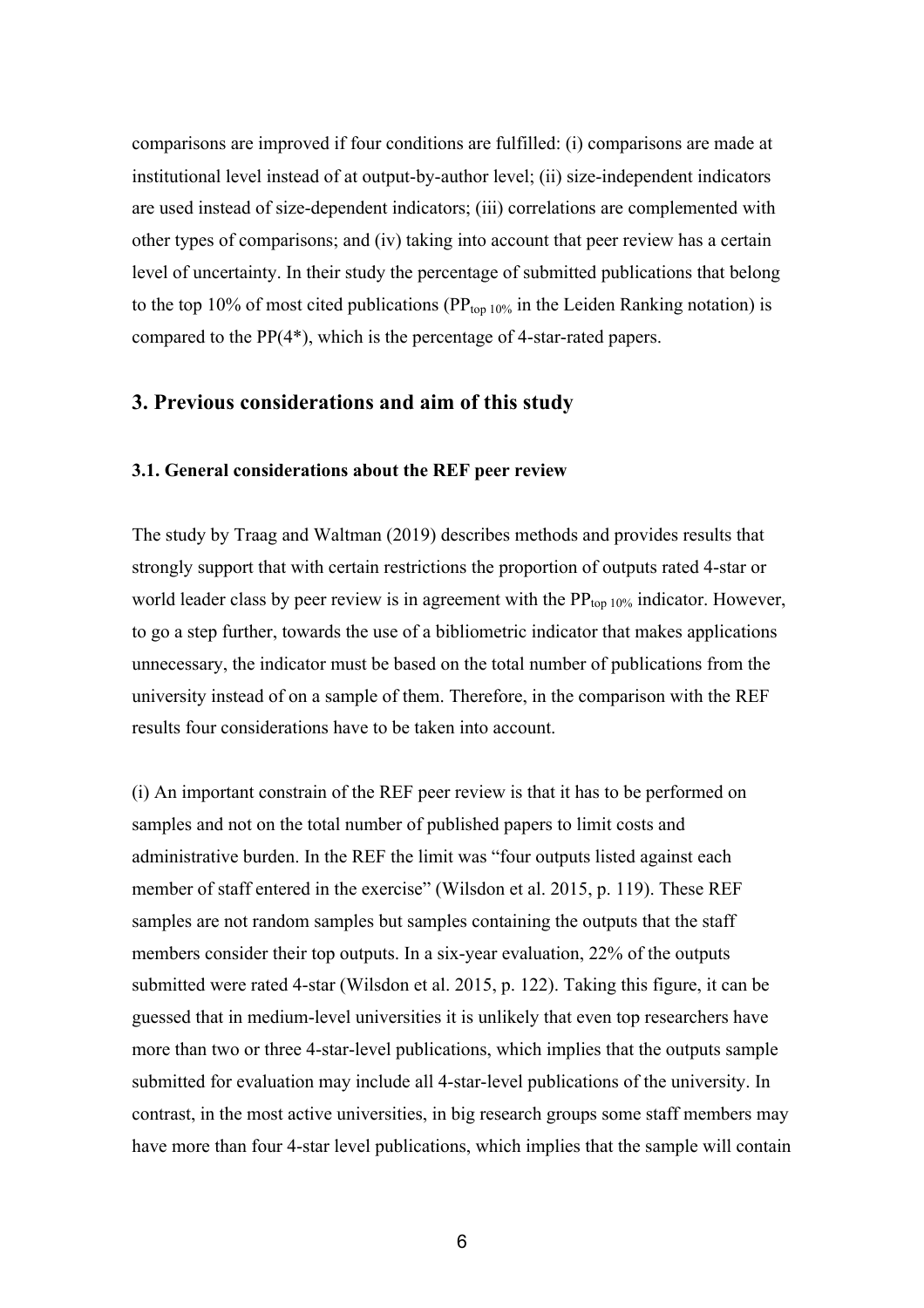only a fraction of all 4-star level publications of the university. In consequence, these universities will be sub-evaluated compared to medium-level universities.

(ii) The top percentile of the citation distribution to be used as bibliometric indicator has to be defined. It is intuitive that peer review assessments based on top research publications, i.e. world leader (4-star) class, is conceptually equivalent to top percentiles in the distribution of world publications, but the corresponding percentile is absolutely unknown. Traag and Waltman (2019) use the  $PP_{top 10\%}$ , which seems reasonable but not necessarily accurate. For example, attending to the study by Tijssen et al. (2002), the  $PP_{\text{top 1\%}}$  would have also been reasonable.

(iii) Traag and Waltman (2019) make the important caveat that "correlations between metrics and peer review may not be the most informative measure of agreement" (p. 2). Therefore, they used a test based on median differences. This is an important step forward, but to demonstrate that a like-for-like substitution can be achieved it must be demonstrated that the ratio between the peer review numerical assessment and the bibliometric indicator is 1.0. Certainly, neither peer review (Harnad 2008; Traag and Waltman 2019) nor bibliometric indicators can be expected to provide a perfect measure, which implies that individual ratios will not all be 1.0, but the mean should be close to 1.0 and the standard deviation should be low if a like-for-like substitution is pursued. This consideration can be used in the search for the appropriate top percentile indicator (ii).

(iv) The last consideration regarding peer review is that it does not provide a level that can be compared to universities in other countries; the results of the evaluation are only for internal use. This occurs because a peer-established "world leader level" is a subjective concept that has no external reference. For example, if 30% of the research outputs of University A and 20% of them in University B are rated 4-star or world leader, these two universities can be compared between themselves but neither of them can be compared to USA universities.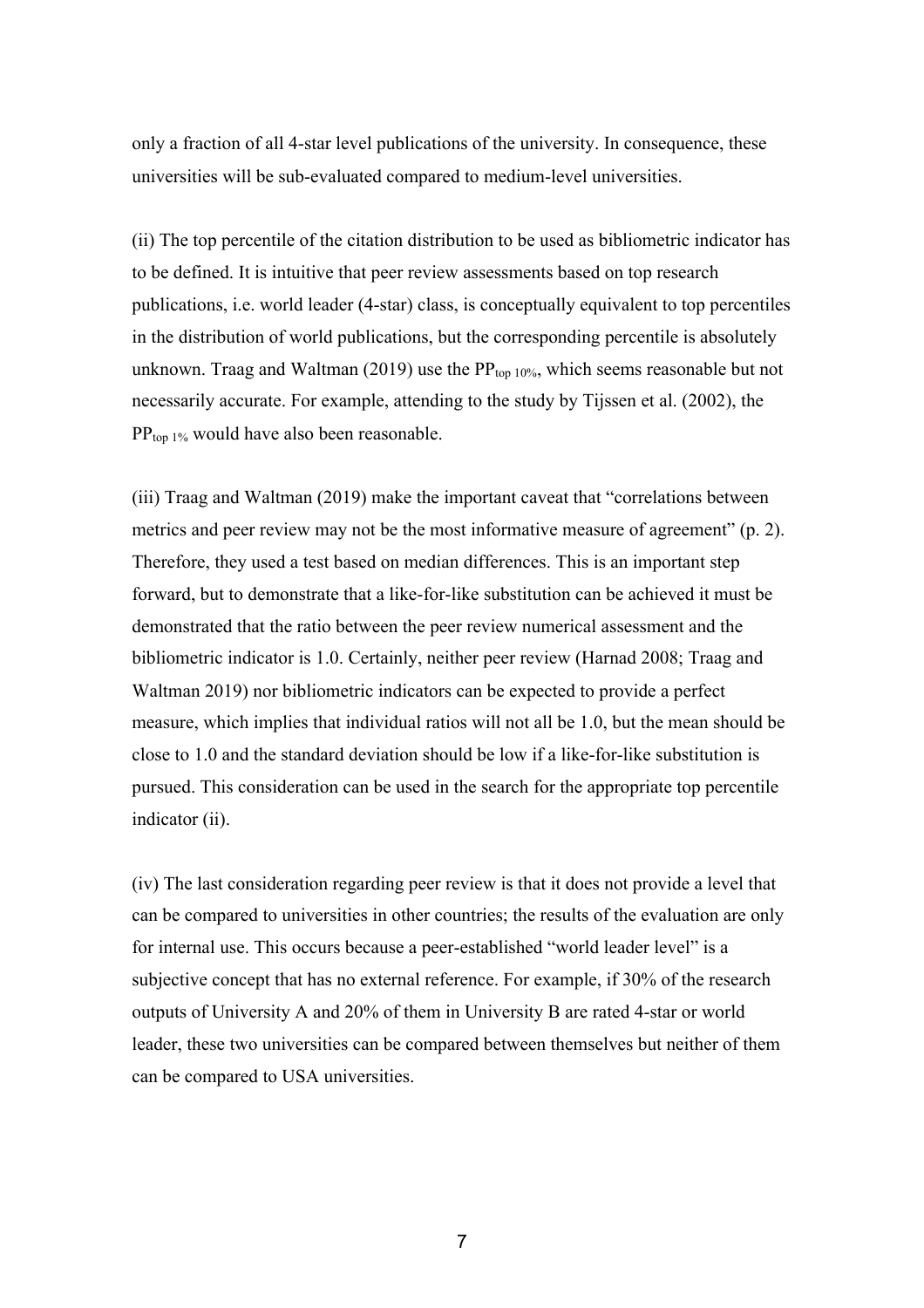#### **3.2. Collaborative studies hinder both peer and bibliometric evaluations**

Research evaluation using methods based on either bibliometrics or peer review has pros and cons (see a review in Wouters et al. 2015), but a singular problem arises when both peer review and bibliometrics are unable to perform the evaluation reliably. This occurs with publications where the number of participant authors and institutions is so high that the assessment of the actual merit of each institution or author is practically impossible.

The field of scientific collaboration has been extensively studied from many points of view (reviewed by Sonnenwald 2007), including unethical practices (Cronin 2001), which are deliberately ignored here. The number of publications with more than one institution has increased over the last 50 years (Wuchty et al. 2007); from a bibliometric point of view it is known that collaborations have the effect of increasing the number of citations (Persson et al. 2004), due—but not exclusively—to self-citation (Wuchty et al. 2007). This increase in citations might be difficult to interpret for the evaluation of the paper, but the actual problem arises when individual merits have to be assigned to either authors or institutions. When the number of institutions is low—e.g. up to three or four—assigning the real merit to each one of the participant institutions might be difficult but is not an impossible task for experts in the field, and fractional counting (Waltman and van-Eck 2015) may be a reasonably bibliometric solution. In this case, even full counting might not be a distorting solution.

However, the important issue in the evaluations of collaborative publications is that in certain research fields the number of participant institutions can be hundreds (Birnholtz 2006; King 2012). These consortia are typical in the fields of particle physics, genome sequencing, and clinical trials, and a reliable evaluation of the merit of each participant institution or researcher in these papers may be practically impossible. If the proportion of these publications in both the global and institutional production is small, their biasing effect will be small and irrelevant. In contrast, if the proportion is high, reliable individual assessments may be impossible. The use of formal methods of weighting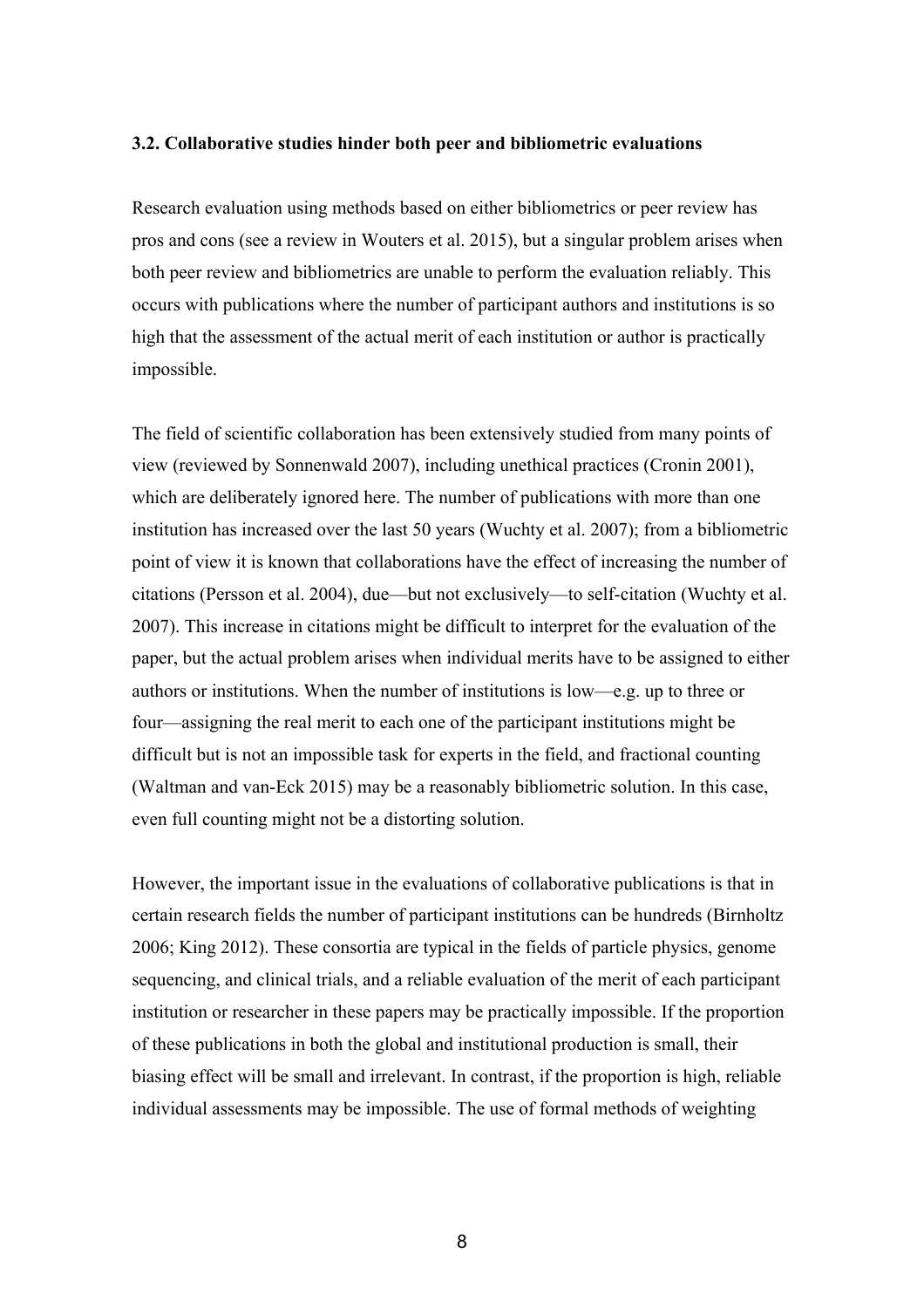(Rossi et al. 2019) is a statistical solution, but that does not distinguish individual merits.

#### **3.3. Aim of the present study**

This study was designed to find bibliometric indicators that could substitute for peer assessments in a like-for-like manner, which implies that if the indicator is found, it is simultaneously validated. For this purpose, this study is based on the outputs results of REF. The notion of the existence of a validatable bibliometric indicator that is calculated from the total number of publications recorded in databases seems plausible in research fields in which most of their research results are communicated through journal articles. In REF, in natural and formal sciences, and in technologies practically all submitted outputs are journal articles. In some social sciences, such as Economics and Econometrics, and Business and Management Studies not all, but a large proportion of outputs (> 90%) are journal articles (Wilsdon et al. 2015, p. 154).

Traag and Waltman (2019) have demonstrated that when considering exclusively the outputs submitted for peer assessment, the level of agreement between the  $PP_{\text{top 10\%}}$  and PP(4\*) of universities is very high. Pearson correlation coefficient varied depending on the field of research but in most cases was higher or slightly lower than 0.8; these results clearly establish that a percentile indicator can be the ideal bibliometric indicator that allows a like-for-like substitution for peer review. To go a step beyond this idea, our study pursued three specific aims:

1. To determine the percentile indicator ( $PP_{top x\%}$ ) that corresponds to the 4-star level of peer review, fulfilling the condition that the  $PP_{top x\%}/PP(4^*)$  ratio is 1.0, which implies that it is a like-for-like substitute.

2. To calculate individual deviations of the  $PP_{top x\%}/PP(4^*)$  ratio from 1.0. Firstly, to estimate whether the  $PP_{top x\%}$  indicator may be a like-for-like substitute for peer review, and, secondly, if this substitution is possible, to identify cases of high deviations that can be investigated by experts in the field.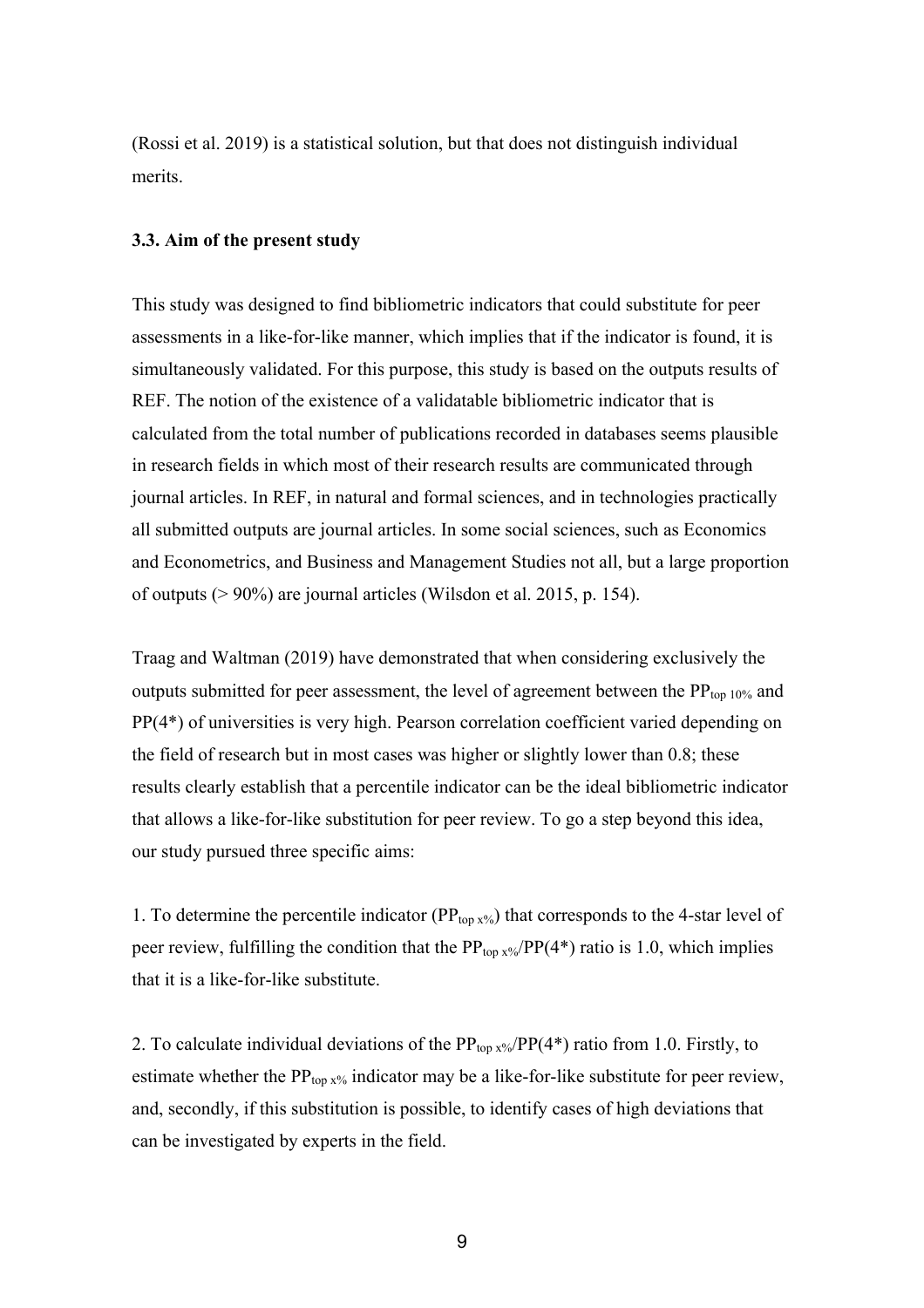3. To discuss the advantages and limits of using a  $PP_{top x\%}$  indicator for the research assessments of institutions as a substitute for peer reviews.

## **4. Methods and data**

To investigate the most convenient  $PP_{top x\%}$  indicator for the purposes just stated, we used the percentile-based double rank analysis of citation frequencies to calculate the  $e_p$ index (Rodríguez-Navarro and Brito 2018). When the research performance of an institution of country is coincident with the global average, the  $e_p$  index values  $0.1$ ; maximum values of the *e*<sup>p</sup> index are around 0.20−0.25. To calculate the *e*<sup>p</sup> index, we counted the number of publications in the global percentiles 7, 10, 14, 20, 27, and 35 of the research fields, and fitted the data to a power law (Rodríguez-Navarro and Brito 2019); as in REF, we used full counting for each publication authored by several universities. The publication window was one year. In universities, the interannual variability of the *e*<sup>p</sup> index is notable in some cases. To overcome this annual variability we used the mean of four years 2009–12. For this purpose, for each year, we calculated the  $PP_{top}$  values for each one of the aforementioned percentiles—percentage of the papers from the university in each global percentile. Next, we calculated the means of the four  $PP_{top}$  values for these percentiles and these means were then used to fit the power law and calculate the *e*<sup>p</sup> index of the university. The one-year publication window raises a problem in the analysis of some universities because in many fields of research, the total number of publications is low and our limit for an accurate fitting is about 80–120 publications. With this number of publications, the goodness of fit was variable—better fits seem to be associated to higher  $e_p$  index values. In the universities presented in this study the fits to the power law showed  $R^2$  and  $p$  values calculated by using the  $X^2$  statistics (Press et al 1989) that were higher than 0.99.

The PP<sub>top x%</sub> indicators were calculated with the following formula (Rodríguez-Navarro and Brito 2019):

$$
PP_{top\ x\%} = 100 \cdot e_p^{(2-\lg x)}
$$
 (1)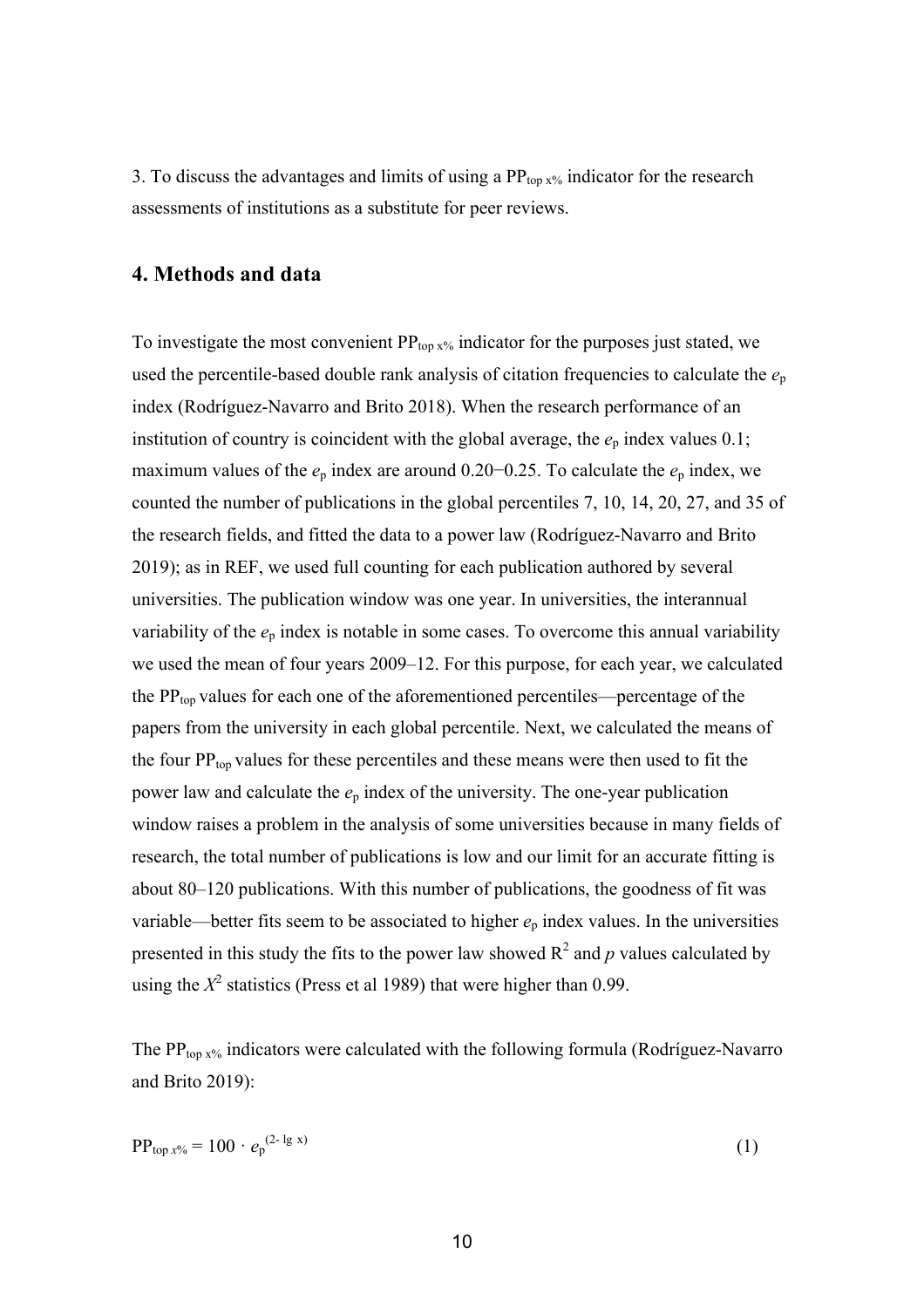by giving values to *x* it is possible to select the *x* value that makes the PP<sub>top x%</sub>/ PP(4\*) ratio equal 1.0. Using the same formula it can be calculated the  $PP_{top 0.01\%}$ . This indicator is 100-times the probability that one paper of the university is in the 0.01 percentile, which is a reasonable indicator of research landmark (Bornmann et al. 2018) even at the level of a Nobel Prize (Brito and Rodríguez-Navarro 2018a).

The REF reports the results of 36 units of assessment (UOA; REF2014 2011) and we have studied four of these units: Chemistry  $(\# 8)$ ; Physics  $(\# 9)$ ; and Economics & Econometrics (#18) joined to Business & Management Studies (#19). To obtain the bibliometric data, we used the Web of Science (WoS), making the searchers using the Advanced Search feature and the research areas (SU=) of Chemistry, Physics, and Business & Economics joined to Operations Research & Management Science, which were matched with the UOAs above, respectively. For the Chemistry and Physics research areas, we used the database Science Citation Index Expanded; for the Business & Economics and Operations Research & Management Science, we used two databases, the Science Citation Index Expanded and the Social Sciences Citation Index. To retrieve the papers published by each university, we used the Organization-Enhanced (OG=) tool of the database. We restricted the search to only "articles" because review papers receive more citations than original papers, but it is unlikely that they receive a better qualification than original papers in peer review assessments. Furthermore, review papers may distort citation distribution (Brito and Rodríguez-Navarro 2019). We studied the articles published in each year from 2009 to 2012, recording the number of citations up to the day of the search. Because percentile analyses require the analyses of world and institution publications, we obtained the world and institution numbers of citations on the same day.

The REF outputs results referred to universities and OUAs were retrieved at https://results.ref.ac.uk, restricting our study to the 4-star level. Our method can be equally applied to the addition of the 4- and 3-star levels. However, in most universities we have studied, the percentage of joined outputs in both levels exceeds the 90% (considering all universities the percentage is 72%), which indicates that the outputs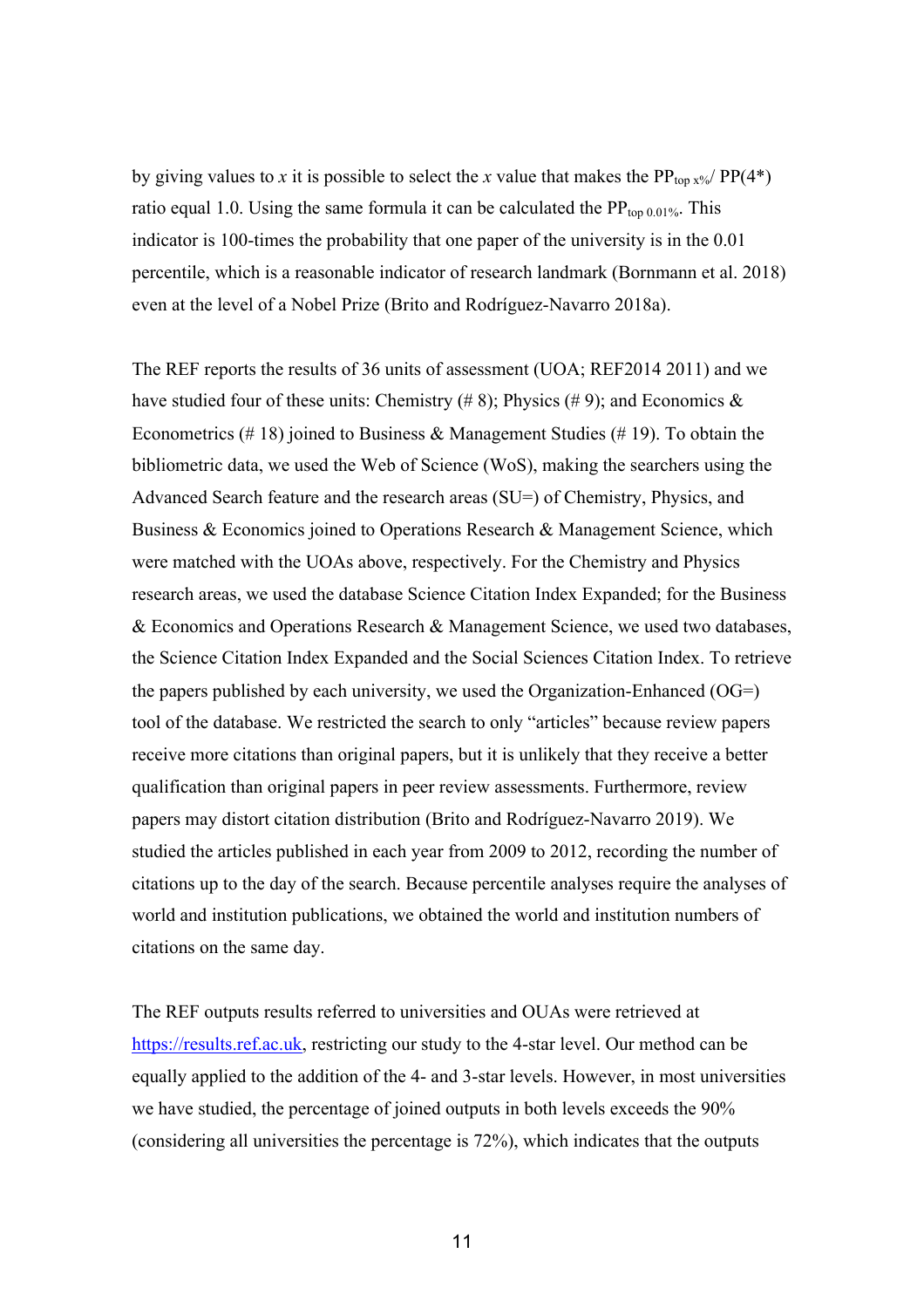presented for evaluation will be considerably less than the total production of putative 4- and 3-star level papers of the university. This observation precludes comparisons between REF outputs data and the  $PP_{top x\%}$  that correspond to the joint of 4- and 3-starrated papers because the REF sample is incomplete.

As already explained, the  $PP_{\text{top }x\%}$  indicators were calculated from the papers retrieved from the WoS database and correspond to the whole production of the university. In contrast, the REF 4-star outputs data is a percentage of the research outputs submitted. Therefore, to calculate the PP<sub>top x%</sub>/ PP(4<sup>\*</sup>) ratio it was necessary to express the PP(4<sup>\*</sup>) results as percentages of the whole production. For this purpose, we assumed that the REF recorded 4-star outputs make up the total number of publications of this level of the university. Under this assumption, the PP(4\*) indicator, which is the percentage of 4-star-rated publications in the whole production, was calculated from the number of submitted outputs, the percentage of 4-star outputs, and the number of papers retrieved from WoS. We first calculated the number of 4-star-rated outputs, this number was referred to the total number of papers retrieved from the WoS database, and the ratio was expressed as a percentage. Thus, although for consistency we keep the PP(4\*) notation of Traag and Waltman (2019), their and our parameters are not identical: theirs is a percentage referred to the number of submitted outputs and ours a percentage referred to the total number of publications.

For comparisons with external universities, we analysed the publications of the Massachusetts Institute of Technology (MIT) in the WoS research areas of Chemistry and Physics, and of the Princeton University in the research areas of Business & Economics joined to Operations Research & Management Science. To calculate the indicators for these universities, we proceeded as for the UK universities.

## **5. Results**

#### **5.1. Chemistry**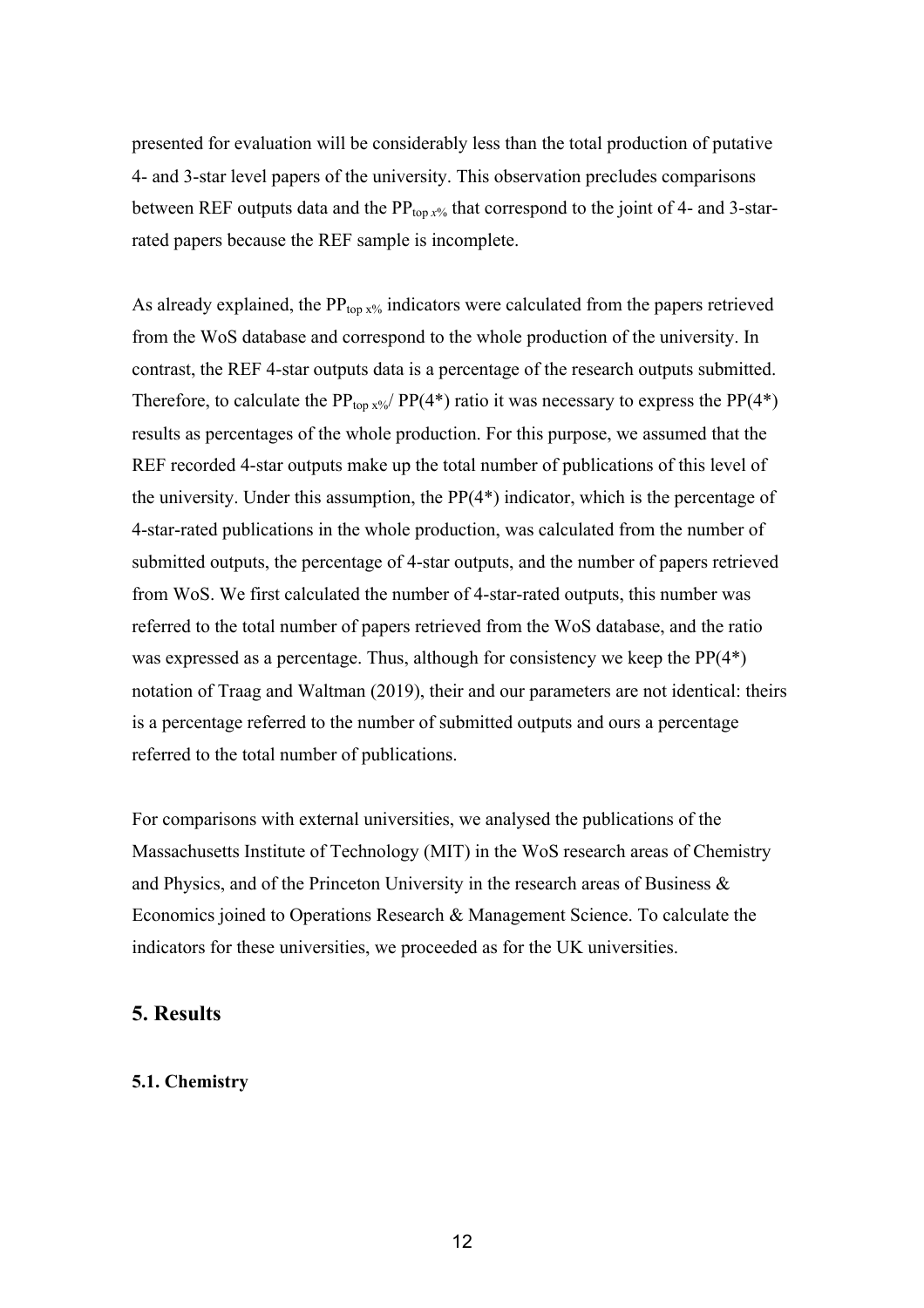The REF lists 35 universities in the UOA of Chemistry (# 8); Table 1 records these universities, including the number of outputs submitted and percentage of these outputs Table 1. Summary of the REF2014 university outputs in the unit of assessment of Chemistry that meet the 4-star standard and calculated  $PP(4^*)$  indicator

| University                              | Outputs   | REF 4-star | WoS papers | $PP(4^*)$ |
|-----------------------------------------|-----------|------------|------------|-----------|
|                                         | submitted | (%)        | 2008-2013  | $(%)^a$   |
|                                         |           |            |            |           |
| University of Bath                      | 122       | 18.9       | 1029       | 2.24      |
| University of Birmingham                | 109       | 13.8       | 934        | 1.61      |
| University of Bristol                   | 236       | 28.0       | 1336       | 4.95      |
| University of Cambridge                 | 229       | 46.5       | 3045       | 3.53      |
| University of Durham                    | 152       | 23.0       | 1071       | 3.26      |
| University of East Anglia               | 65        | 32.3       | 724        | 2.90      |
| University of Greenwich                 | 59        | 3.4        | 148        | 1.36      |
| University of Huddersfield              | 62        | 4.8        | 166        | 1.79      |
| University of Hull                      | 94        | 9.6        | 357        | 2.53      |
| Imperial College London                 | 217       | 20.7       | 2398       | 1.87      |
| University of Kent                      | 57        | 14.0       | 190        | 4.20      |
| Lancaster University                    | 32        | 25.0       | 181        | 4.42      |
| University of Leeds                     | 125       | 13.6       | 1169       | 1.45      |
| University of Leicester                 | 78        | 6.4        | 273        | 1.83      |
| University of Liverpool                 | 119       | 44.5       | 865        | 6.12      |
| University College London               | 248       | 22.2       | 2034       | 2.71      |
| Loughborough University                 | 90        | 1.1        | 522        | 0.19      |
| University of Manchester                | 207       | 20.8       | 2239       | 1.92      |
| <b>Newcastle University</b>             | 95        | 4.2        | 672        | 0.59      |
| University of Nottingham                | 154       | 17.5       | 1463       | 1.84      |
| University of Oxford                    | 314       | 38.2       | 3315       | 3.62      |
| Queen Mary University of London         | 45        | 31.1       | 373        | 3.75      |
| <b>University of Reading</b>            | 88        | 12.5       | 697        | 1.58      |
| University of Sheffield                 | 112       | 23.2       | 1119       | 2.32      |
| University of Southampton               | 159       | 26.4       | 1218       | 3.45      |
| University of Sussex                    | 65        | 16.2       | 256        | 4.11      |
| University of Warwick                   | 134       | 29.1       | 1093       | 3.57      |
| University of York                      | 191       | 24.1       | 742        | 6.20      |
| University of Aberdeen                  | 78        | 9.0        | 343        | 2.05      |
| Universities of Edinburg and St Andrews | 146       | 22.7       | 2482       | 1.34      |
| Universities of Glasgow and Strathclyde | 120       | 17.4       | 1741       | 1.20      |
| Heriot-Watt University                  | 113       | 15.0       | 529        | 3.20      |
| <b>Bangor University</b>                | 40        | 5.0        | 136        | 1.47      |
| <b>Cardiff University</b>               | 103       | 22.3       | 1017       | 2.26      |
| Queen's University Belfast              | 138       | 5.1        | 850        | 0.83      |

<sup>a</sup> Percent of publications that meet the 4-star standard with reference to the total number of publications retrieved for the WoS research area of Chemistry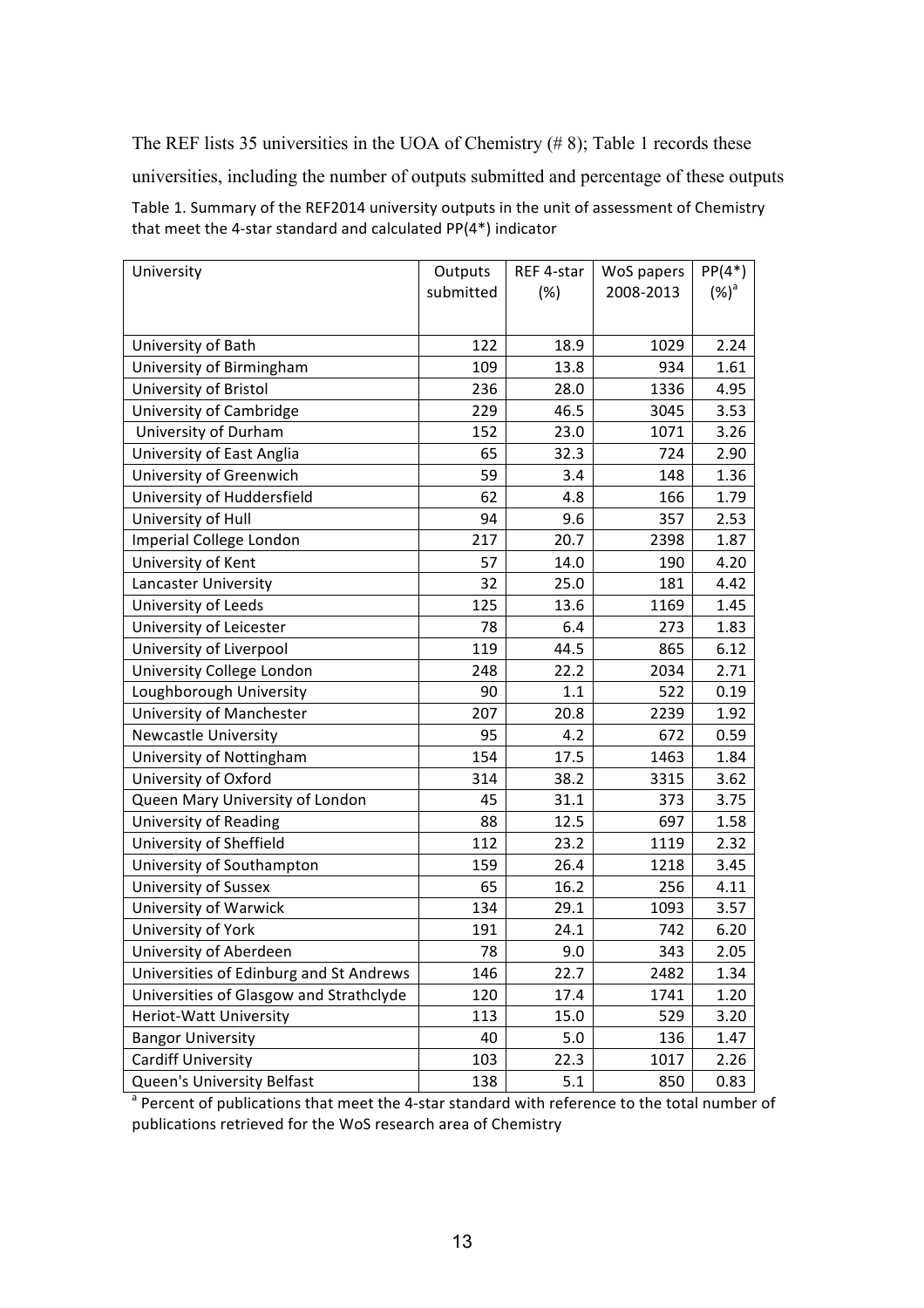that were rated 4-star. The last two columns of Table 1 show the number of papers retrieved from the WoS for the 2008–13 period in the WoS research area of Chemistry, and the percentage that the number of the 4-star level outputs represents in the total number of WoS publications.

| Table 2. Substitution of a percentile indicator for peer review in the research field of chemistry.                   |
|-----------------------------------------------------------------------------------------------------------------------|
| Comparison of the bibliometric indicator $PP_{\text{top 2.8\%}}$ with the proportion of 4-star rated outputs by peer- |
| review in the UOA of Chemistry in REF2014, and values of the $PP_{\text{top 0.01%}}$ indicator                        |

| University                               | $e_p$ index | $PP(4^*)$ | $PP_{top 2.8\%}$ | $PP_{top\ 0.01\%}$ | Ratio                    |
|------------------------------------------|-------------|-----------|------------------|--------------------|--------------------------|
|                                          |             |           |                  |                    | $PP_{top 2.8\%}/PP(4^*)$ |
| Imperial College London                  | 0.166       | 1.87      | 6.17             | 0.0766             | 3.30                     |
| <b>Newcastle University</b>              | 0.075       | 0.59      | 1.79             | 0.0032             | 3.02                     |
| Universities St Andrews and Edinburg     | 0.118       | 1.34      | 3.60             | 0.0192             | 2.70                     |
| University of Cambridge                  | 0.185       | 3.53      | 7.30             | 0.1180             | 2.07                     |
| University of Bath                       | 0.134       | 2.24      | 4.40             | 0.0321             | 1.96                     |
| University of Manchester                 | 0.109       | 1.92      | 3.22             | 0.0143             | 1.67                     |
| University of Hull                       | 0.120       | 2.53      | 3.72             | 0.0207             | 1.47                     |
| University of Nottingham                 | 0.096       | 1.84      | 2.61             | 0.0083             | 1.42                     |
| University of Aberdeen                   | 0.097       | 2.05      | 2.69             | 0.0090             | 1.31                     |
| University of Birmingham                 | 0.074       | 1.61      | 1.77             | 0.0031             | 1.10                     |
| University of Leeds                      | 0.070       | 1.45      | 1.59             | 0.0023             | 1.10                     |
| <b>Cardiff University</b>                | 0.091       | 2.26      | 2.41             | 0.0068             | 1.07                     |
| University of York                       | 0.175       | 6.20      | 6.66             | 0.0933             | 1.07                     |
| Universities Strathclyde and Glasgow     | 0.059       | 1.20      | 1.22             | 0.0012             | 1.02                     |
| University College London                | 0.096       | 2.71      | 2.65             | 0.0086             | 0.98                     |
| University of Oxford                     | 0.115       | 3.62      | 3.49             | 0.0177             | 0.97                     |
| Durham University                        | 0.108       | 3.26      | 3.14             | 0.0134             | 0.96                     |
| University of Sheffield                  | 0.082       | 2.32      | 2.06             | 0.0045             | 0.89                     |
| University of Southampton                | 0.106       | 3.45      | 3.05             | 0.0125             | 0.88                     |
| <b>University of Reading</b>             | 0.062       | 1.58      | 1.34             | 0.0015             | 0.85                     |
| Queen Mary University of London          | 0.108       | 3.75      | 3.16             | 0.0136             | 0.84                     |
| University of Warwick                    | 0.103       | 3.57      | 2.92             | 0.0112             | 0.82                     |
| University of East Anglia                | 0.089       | 2.90      | 2.35             | 0.0064             | 0.81                     |
| University of Liverpool                  | 0.145       | 6.12      | 5.01             | 0.0447             | 0.82                     |
| University of Leicester                  | 0.064       | 1.83      | 1.41             | 0.0017             | 0.77                     |
| University of Bristol                    | 0.111       | 4.95      | 3.27             | 0.0149             | 0.66                     |
|                                          |             |           |                  |                    |                          |
| Mean ratio excluding the top five ratios |             |           |                  |                    | 1.02                     |
| SD                                       |             |           |                  |                    | 0.26                     |
|                                          |             |           |                  |                    |                          |
| Massachusetts Institute of Technology    | 0.247       |           | 11.89            | 0.3751             |                          |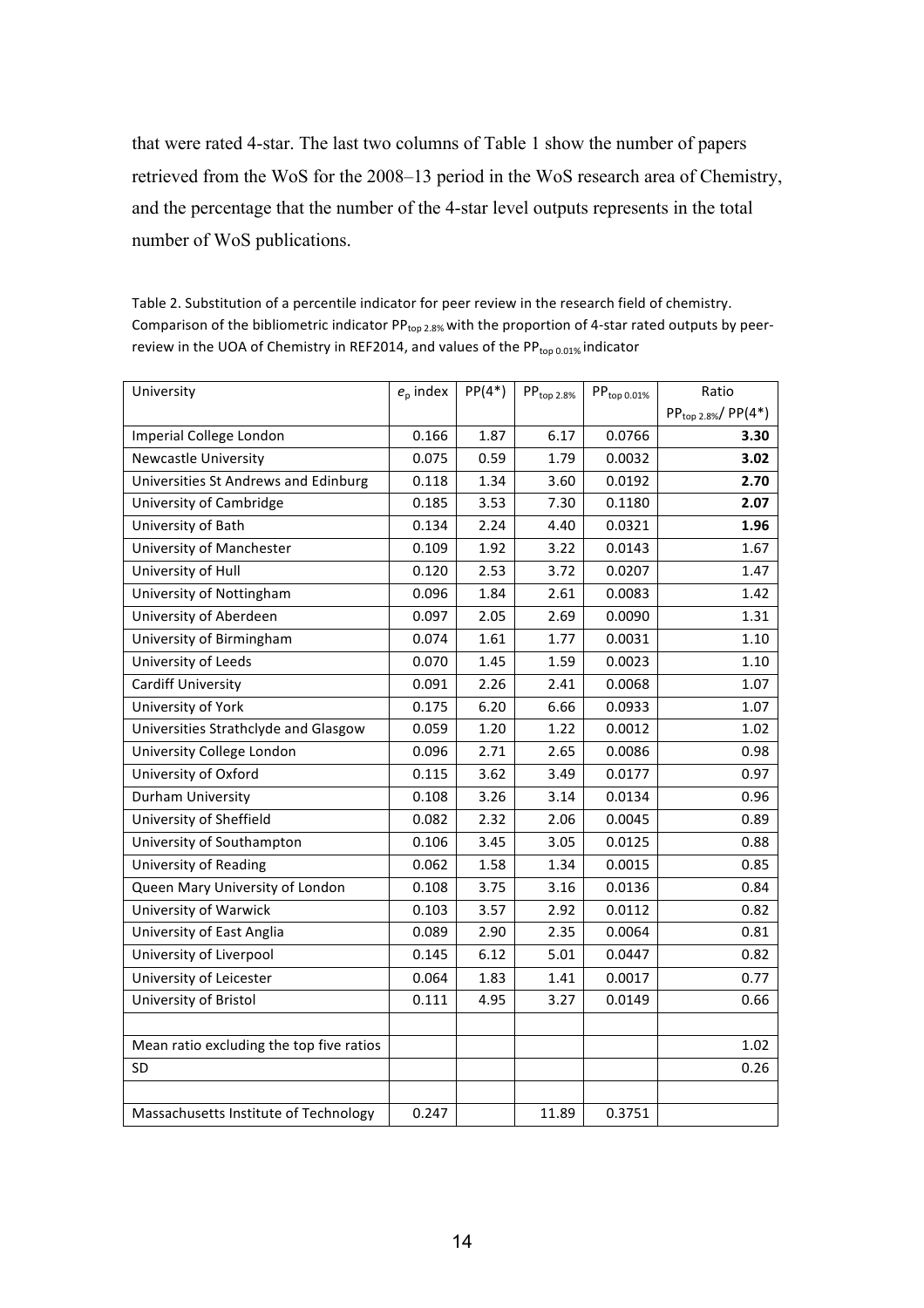Next, we calculated the  $e_p$  index for these universities, as explained in Section 3. Excluding the universities in which the number of publications was too low, the number of universities was reduced to 26. The next step was to give values to *x* in Eq. (1) in order that the mean of the  $PP_{top x\%}/PP(4^*)$  ratios of the 26 universities was as close as possible to 1.0. The 1.9 percentile fulfils this condition (mean = 1.004). However, at this percentile, and at any other, five universities deviate from the trend of the other 21: Imperial College of London; Newcastle University; the joint submission of the Universities of Edinburgh and St Andrews; the University of Cambridge; and the University of Bath. Therefore, they were omitted from the calculation of the 4-star-rated equivalent percentile in order to study their deviations independently. Excluding these universities, the 2.8 percentile fulfils the condition (the mean ratio was  $1.02$  and  $SD =$ 0.26; a mean ratio closer to 1.0 can be obtained using a percentile with two decimal figures). Table 2 records the calculated  $e_p$  index values and  $PP_{top 2.8\%}/PP(4^*)$  ratios for the 26 universities under study.

Table 2 also shows the  $PP_{top 0.01\%}$  values for each university. As mentioned before, this indicator is 100-times the probability that a random paper of the university is in the 0.01 percentile, which is a reasonable indicator of research excellence (Bornmann et al. 2018; Brito and Rodríguez-Navarro 2018a). Considering this indicator and the *e*<sup>p</sup> index, the research competitiveness of the MIT is much higher than in the UK universities.

#### **5.2. Economics and business**

Because the UOAs in this area and the WoS research areas were not coincident, we joined the REF results in Economics and Econometrics (REF, UOA # 18) and in Business and Management Studies (REF, UOA #19), and the WoS research areas of Business & Economics and Operations Research & Management Science. We compared the two joint UOA areas with the two joint WoS areas.

REF lists 98 universities with outputs in the UOAs #18 and #19; Table 3 records these universities including the number of outputs submitted to each UOA and percentage of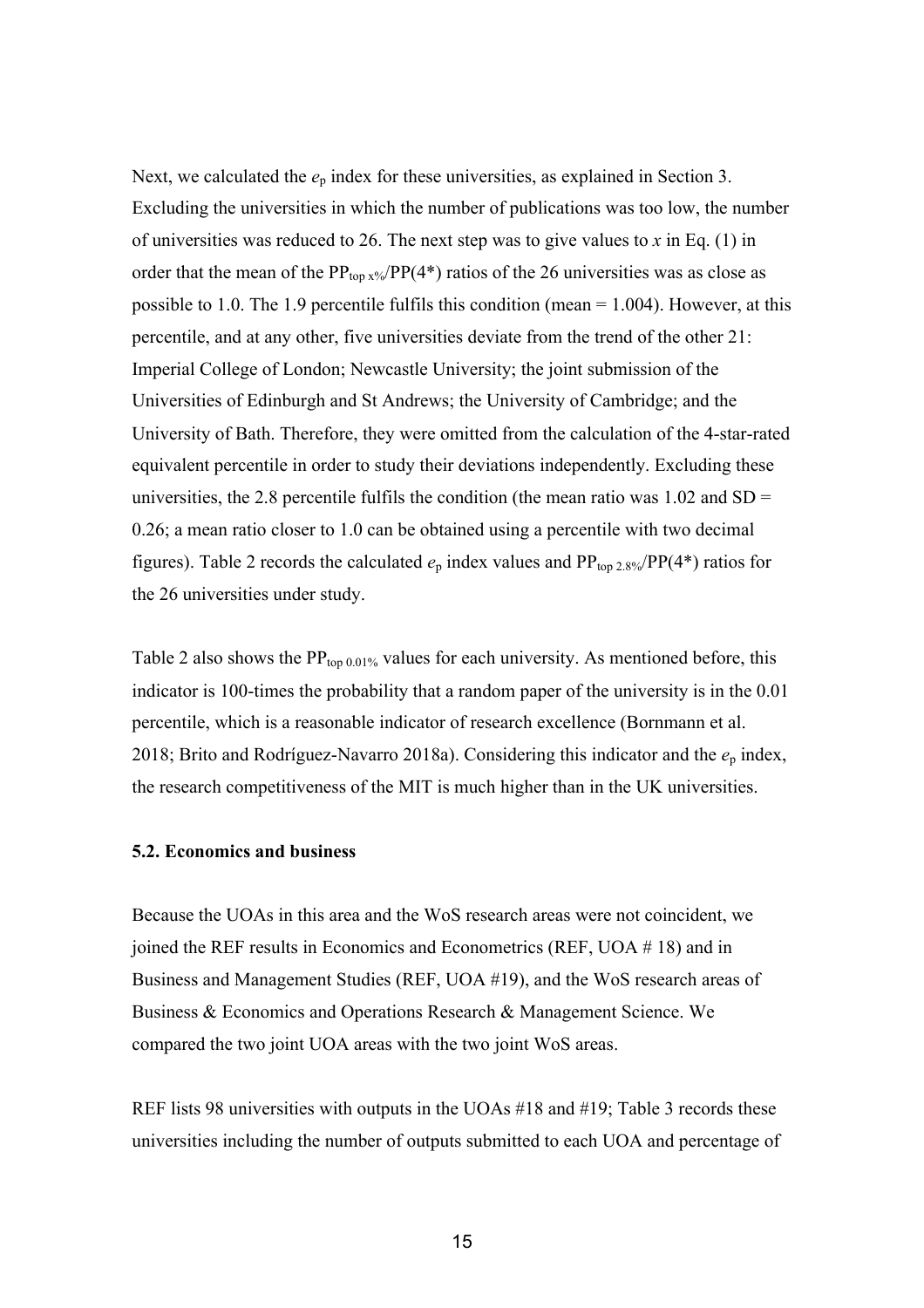the outputs that were rated 4-star. The last two columns of Table 3 show the number of papers retrieved from the WoS for the 2008–13 period in the research areas of Business & Economics and Operations Research & Management Science, and the percentage that the number of the 4-star rated outputs in the UOAs #18 and #19 represents in the total number of WoS publications.

Table 3. Summary of the REF2014 university outputs in the unit of assessment of Economics & Econometrics joined to Business & Management Studies that meet the 4-star standard and calculated PP(4\*) indicator

| University                        | WoS   | <b>OUA</b> |        |           |         |           |  |
|-----------------------------------|-------|------------|--------|-----------|---------|-----------|--|
|                                   | 2008- | #18        |        | #19       | #18 and |           |  |
|                                   | 2013  |            |        |           |         | 19        |  |
|                                   |       | submitted  | 4-star | submitted | 4-star  | $PP(4^*)$ |  |
|                                   |       |            | (%)    |           | (%)     | $(\%)^a$  |  |
|                                   |       |            |        |           |         |           |  |
| Anglia Ruskin University          | 16    | 97         | 10.3   | 44        | 6.8     | 81.14     |  |
| <b>Aston University</b>           | 349   |            |        | 174       | 21.3    | 10.62     |  |
| University of Bath                | 483   |            |        | 207       | 27.5    | 11.79     |  |
| University of Bedfordshire        | 42    |            |        | 47        | 10.6    | 11.86     |  |
| <b>Birkbeck College</b>           | 131   |            |        | 103       | 12.6    | 9.91      |  |
| University of Birmingham          | 554   |            |        | 204       | 17.2    | 6.33      |  |
| <b>Birmingham City University</b> | 15    | 79         | 7.6    | 17        | 5.9     | 46.71     |  |
| <b>Bournemouth University</b>     | 119   |            |        | 65        | 4.6     | 2.51      |  |
| University of Bradford            | 178   |            |        | 71        | 18.3    | 7.30      |  |
| University of Brighton            | 49    |            |        | 69        | 17.4    | 24.50     |  |
| University of Bristol             | 275   | 63         | 22.4   | 85        | 15.3    | 9.86      |  |
| <b>Brunel University London</b>   | 435   | 102        | 2      | 228       | 11.4    | 6.44      |  |
| University of Cambridge           | 1143  | 99         | 54.5   | 163       | 43.6    | 10.94     |  |
| University of Central Lancashire  | 71    |            |        | 63        | 3.2     | 2.84      |  |
| University of Chester             | 13    |            |        | 23        | 4.3     | 7.61      |  |
| <b>City University London</b>     | 605   | 54         | 16.7   | 330       | 36.6    | 21.45     |  |
| <b>Coventry University</b>        | 73    |            |        | 66        | 4.5     | 4.07      |  |
| <b>Cranfield University</b>       | 367   |            |        | 154       | 14.3    | 6.00      |  |
| De Montfort University            | 110   |            |        | 82        | 8.5     | 6.34      |  |
| University of Derby               | 9     |            |        | 35        | 0       | 0.00      |  |
| University of Durham              | 315   |            |        | 179       | 25.7    | 14.60     |  |
| University of East Anglia         | 451   | 49         | 20.4   | 75        | 30.7    | 7.32      |  |
| University of East London         | 46    |            |        | 16        | 0       | 0.00      |  |
| University of Essex               | 440   | 113        | 29.2   | 165       | 17      | 13.87     |  |
| University of Exeter              | 396   | 83         | 13.3   | 171       | 17.5    | 10.34     |  |
| University of Greenwich           | 88    |            |        | 113       | 7.1     | 9.12      |  |
| University of Hertfordshire       | 88    |            |        | 67        | 7.5     | 5.71      |  |
| University of Huddersfield        | 39    |            |        | 67        | 6       | 10.31     |  |
| University of Hull                | 204   |            |        | 157       | 9.6     | 7.39      |  |
| Imperial College London           | 692   |            |        | 204       | 48.5    | 14.30     |  |
| <b>Keele University</b>           | 66    |            |        | 63        | 9.5     | 9.07      |  |
| University of Kent                | 340   | 79         | 2.5    | 158       | 17.7    | 8.81      |  |
| King's College London             | 292   |            |        | 147       | 24.5    | 12.33     |  |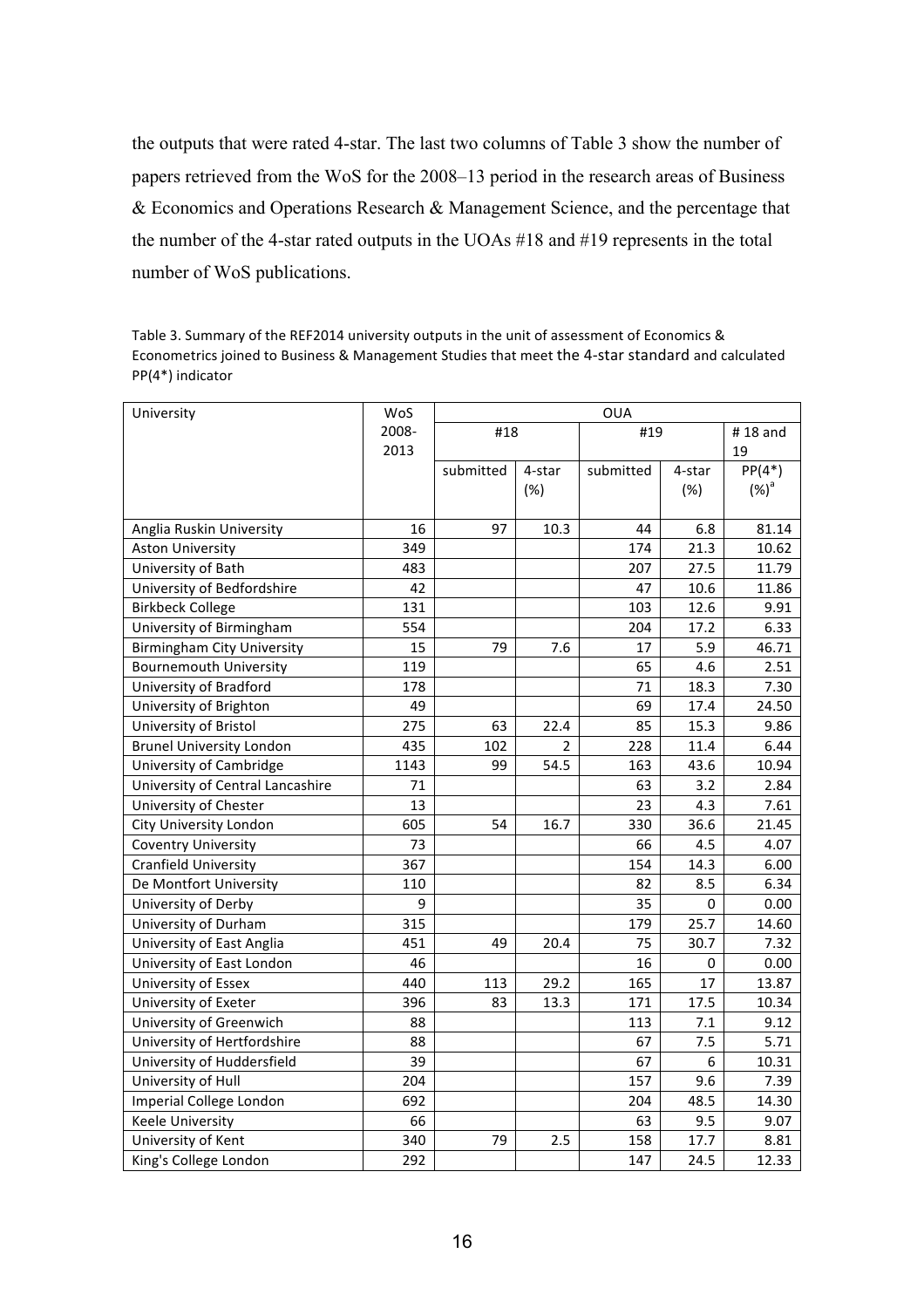| Kingston University                | 131            |     |      | 107 | 16.8 | 13.72 |
|------------------------------------|----------------|-----|------|-----|------|-------|
| Lancaster University               | 634            |     |      | 461 | 24.9 | 18.11 |
| University of Leeds                | 583            |     |      | 262 | 22.1 | 9.93  |
| Leeds Beckett University           | 50             |     |      | 72  | 1.4  | 2.02  |
| University of Leicester            | 378            | 80  | 18.8 | 218 | 14.5 | 12.34 |
| University of Lincoln              | 44             |     |      | 28  | 10.3 | 6.55  |
| University of Liverpool            | 268            |     |      | 156 | 8.9  | 5.18  |
| University College London          | 721            | 142 | 69.7 | 40  | 55   | 16.78 |
| London Business School             | 486            |     |      | 356 | 55.3 | 40.51 |
| London School of Economics and     | 1500           | 183 | 56.3 | 296 | 47.6 | 16.26 |
| <b>Political Science</b>           |                |     |      |     |      |       |
| London Metropolitan University     | 135            |     |      | 13  | 7.7  | 0.74  |
| London South Bank University       | 19             |     |      | 35  | 2.9  | 5.34  |
| Loughborough University            | 521            |     |      | 230 | 22.2 | 9.80  |
| University of Manchester           | 1267           | 114 | 11.4 | 456 | 20.8 | 8.51  |
| Manchester Metropolitan            | 122            |     |      | 80  | 5    | 3.28  |
| University                         |                |     |      |     |      |       |
| Middlesex University               | 181            |     |      | 170 | 11.6 | 10.90 |
| <b>Newcastle University</b>        | 342            |     |      | 231 | 18.6 | 12.56 |
| University of Northampton          | 15             |     |      | 32  | 0    | 0.00  |
| University of Northumbria at       | 84             |     |      | 76  | 5.3  | 4.80  |
| Newcastle                          |                |     |      |     |      |       |
| University of Nottingham           | 1183           | 127 | 19.7 | 321 | 16.2 | 6.51  |
| Nottingham Trent University        | 136            |     |      | 98  | 13.3 | 9.58  |
| <b>Open University</b>             | 165            |     |      | 74  | 13.5 | 6.05  |
| School of Oriental and African     | 121            |     |      | 91  | 8.8  | 6.62  |
| Studies                            |                |     |      |     |      |       |
| University of Oxford               | 1404           | 242 | 42.6 | 156 | 44.2 | 12.25 |
| <b>Oxford Brookes University</b>   | 121            |     |      | 85  | 9.4  | 6.60  |
| University of Plymouth             | 124            |     |      | 125 | 9.6  | 9.68  |
| University of Portsmouth           | 135            |     |      | 156 | 7.7  | 8.90  |
| Queen Mary University of London    | 225            | 94  | 20.2 | 111 | 19.8 | 18.21 |
| <b>University of Reading</b>       | 397            |     |      | 139 | 18.7 | 6.55  |
| Roehampton University              | 16             |     |      | 19  | 0    | 0.00  |
| Royal Holloway, University of      | 223            | 51  | 35.5 | 168 | 23.8 | 26.05 |
| London                             |                |     |      |     |      |       |
| University of Salford              | 177            |     |      | 72  | 5.6  | 2.28  |
| University of Sheffield            | 548            | 50  | 8    | 119 | 23.5 | 5.83  |
| Sheffield Hallam University        | 52             |     |      | 28  | 3.6  | 1.94  |
| University of Southampton          | 521            | 82  | 22   | 124 | 12.1 | 6.34  |
| <b>Staffordshire University</b>    | 38             |     |      | 33  | 3    | 2.61  |
| University of Sunderland           | 9              |     |      | 16  | 0    | 0.00  |
| University of Surrey               | 301            | 71  | 26.8 | 148 | 16.9 | 14.63 |
| University of Sussex               | 362            | 54  | 14.8 | 139 | 18   | 9.12  |
| <b>Teesside University</b>         | 27             |     |      | 21  | 9.5  | 7.39  |
| University of Warwick              | 1017           | 136 | 42.6 | 374 | 38.2 | 19.74 |
| University of the West of England, | 192            |     |      | 131 | 9.9  | 6.75  |
| Bristol                            |                |     |      |     |      |       |
| University of Westminster          | 111            |     |      | 76  | 7.9  | 5.41  |
| University of Wolverhampton        | 29             |     |      | 37  | 2.7  | 3.44  |
| University of Worcester            | 5              |     |      | 28  | 0    | 0.00  |
| University of York                 | 498            | 104 | 14.4 | 81  | 17.3 | 5.82  |
| York St John University            | $\overline{2}$ |     |      | 24  | 0    | 0.00  |
|                                    |                |     |      |     |      |       |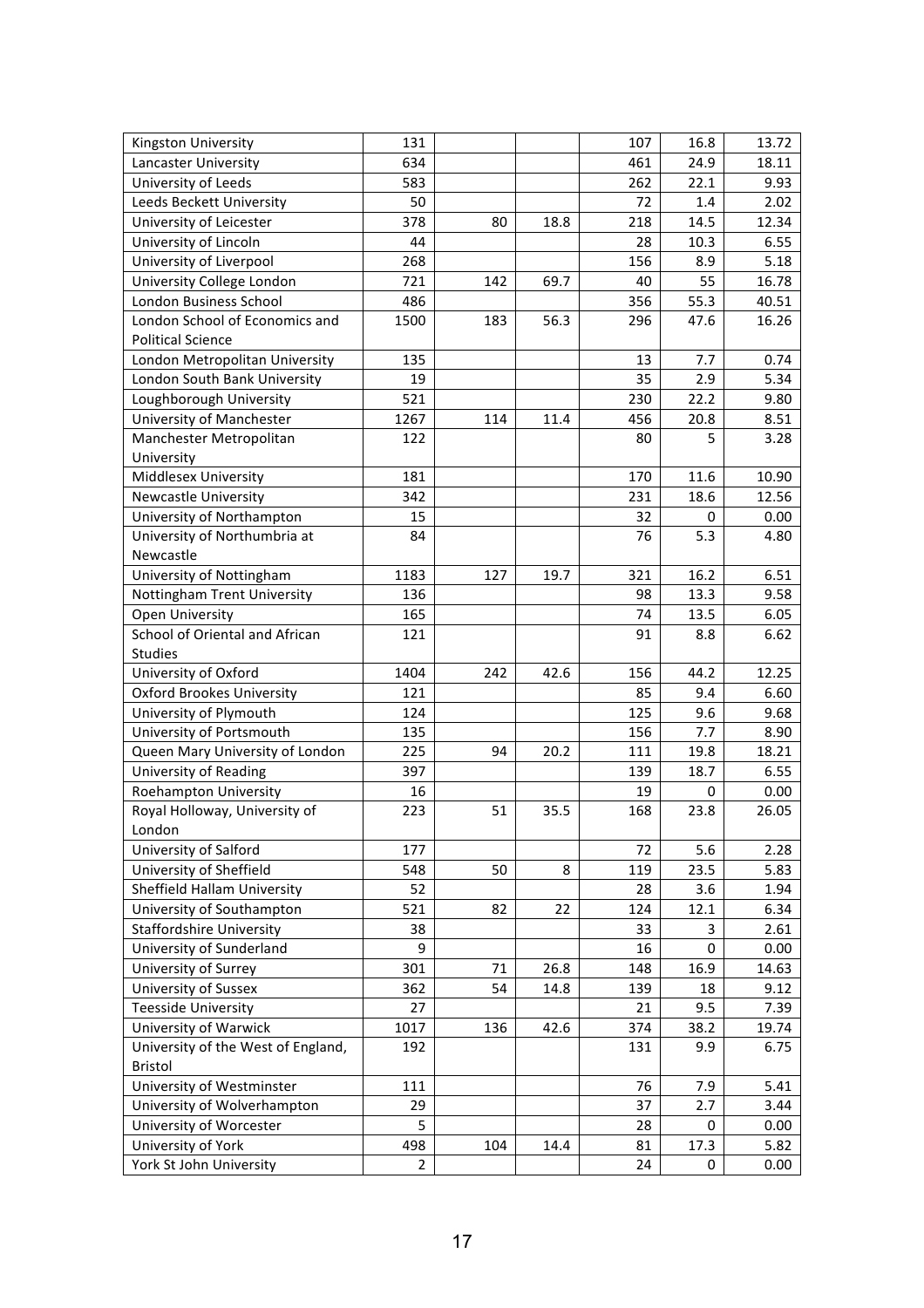| University of Aberdeen               | 285 | 63 | 4.8  | 53  | 17   | 4.22  |
|--------------------------------------|-----|----|------|-----|------|-------|
| University of Dundee                 | 106 |    |      | 72  | 5.6  | 3.80  |
| University of Edinburgh              | 422 | 55 | 30.9 | 166 | 21.1 | 12.33 |
| <b>Edinburgh Napier University</b>   | 59  |    |      | 44  | 11.1 | 8.28  |
| University of Glasgow                | 415 | 83 | 18.1 | 131 | 18.3 | 9.40  |
| <b>Glasgow Caledonian University</b> | 69  |    |      | 65  | 4.6  | 4.33  |
| <b>Heriot-Watt University</b>        | 203 |    |      | 119 | 8.4  | 4.92  |
| <b>Robert Gordon University</b>      | 46  |    |      | 31  | 9.7  | 6.54  |
| University of St Andrews             | 231 | 51 | 23.5 | 74  | 24.3 | 12.97 |
| University of Stirling               | 239 |    |      | 137 | 15.3 | 8.77  |
| University of Strathclyde            | 532 |    |      | 309 | 18.8 | 10.92 |
| University of the West of Scotland   | 23  |    |      | 35  | 5.7  | 8.67  |
| Aberystwyth University               | 69  |    |      | 52  | 7.7  | 5.80  |
| <b>Bangor University</b>             | 163 |    |      | 105 | 19   | 12.24 |
| <b>Cardiff University</b>            | 709 |    |      | 272 | 27.2 | 10.43 |
| Swansea University                   | 184 |    |      | 101 | 8.9  | 4.89  |
| <b>Queen's University Belfast</b>    | 280 |    |      | 184 | 20.7 | 13.60 |
| University of Ulster                 | 157 |    |      | 95  | 23.2 | 14.04 |

 $a<sup>a</sup>$  Percent of publications that meet the 4-star standard with reference to the total number of publications retrieved for the WoS research areas of Business & Economics and Operations Research & Management Science

Next, we calculated the  $e_p$  index for these universities, excluding those in which the number of publications was too low (Section 3). These exclusions reduced the number of universities to 15. This significant reduction occurs because the number of WoS papers in most universities in the UOAs #18 and #19 is low (Table 3). In contrast, the goodness of fits of data to the power law was high even with numbers of papers below 100.

As above, the next step was to give values to  $x$  in Eq. (1) in order that that the mean of the PP<sub>top x%</sub>/PP(4<sup>\*</sup>) ratios of the 15 universities was as close as possible to 1.0. The 9.0 percentile fulfils this condition (mean  $= 1.03$ ), but the data showed a notable variability  $(SD = 0.43)$ , which, in contrast to Chemistry, did not occur because a few universities deviated from the trend of the others. Notably, in the two universities with the highest number of Nobel Laureates in the field of Economic Sciences, Cambridge and the London School of Economics and Political Sciences, the  $PP_{top 9.0\%}/PP(4^*)$  ratios were 1.21 and 0.70, which did not deviate very much from the mean value of 1.0. Between these two values of the ratio there are six universities (Table 4); outside these values there are eight universities, four with higher and four with lower ratios. This symmetry around the central value of 1.0 demonstrates that there are no individual deviations from a general trend.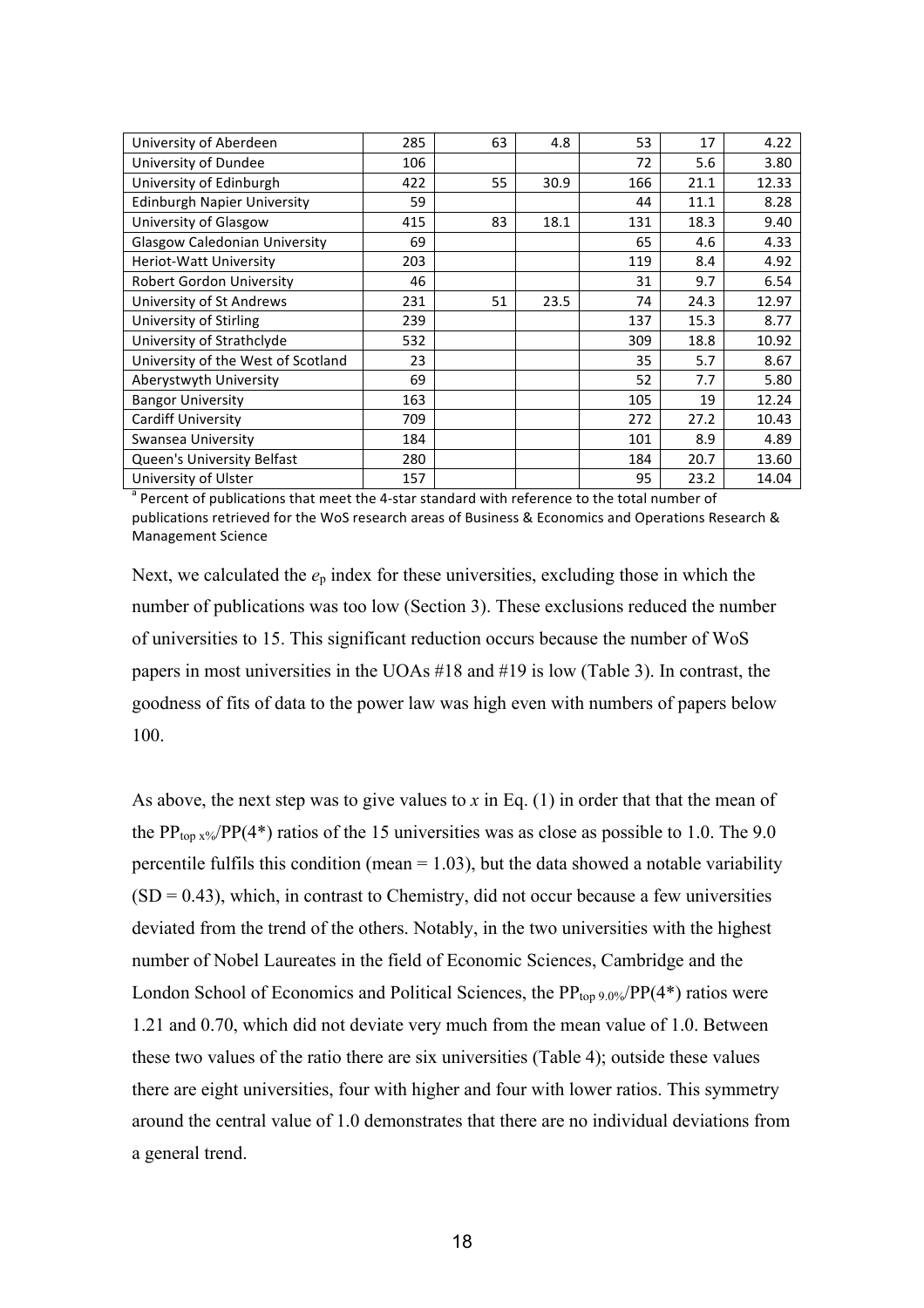Table 4. Substitution of a percentile indicator for peer review in the research field of economics and business. Comparison of the bibliometric indicator PP<sub>top 9.0%</sub> with the proportion of 4-star rated outputs by peer-review in the UOAs of Economics & Econometrics joined to Business & Management Studies in REF2014, and values of the  $PP_{top 0.01\%}$  indicator

| University                                       | $e_{p}$ index | $PP(4^*)$ | $PP_{top 9\%}$ | $PP_{top\ 0.01\%}$ | Ratio                    |
|--------------------------------------------------|---------------|-----------|----------------|--------------------|--------------------------|
|                                                  |               |           |                |                    | $PP_{top\% 9\%}/PP(4^*)$ |
| University of Nottingham                         | 0.132         | 6.51      | 12.02          | 0.033              | 1.85                     |
| University of Leeds                              | 0.197         | 9.93      | 18.33          | 0.167              | 1.85                     |
| University of York                               | 0.100         | 5.82      | 9.01           | 0.011              | 1.55                     |
| University of Sheffield                          | 0.083         | 5.83      | 7.41           | 0.005              | 1.27                     |
| University of Cambridge                          | 0.144         | 10.94     | 13.21          | 0.048              | 1.21                     |
| University of Birmingham                         | 0.078         | 6.33      | 6.98           | 0.004              | 1.10                     |
| Imperial College London                          | 0.163         | 14.30     | 14.98          | 0.077              | 1.05                     |
| University of Bath                               | 0.134         | 11.79     | 12.20          | 0.035              | 1.04                     |
| University of Oxford                             | 0.128         | 12.25     | 11.64          | 0.029              | 0.95                     |
| <b>Cardiff University</b>                        | 0.106         | 10.43     | 9.56           | 0.014              | 0.92                     |
| University of Manchester                         | 0.080         | 8.51      | 7.14           | 0.005              | 0.84                     |
| London School of Economics and Political Science | 0.125         | 16.26     | 11.35          | 0.027              | 0.70                     |
| University of Strathclyde                        | 0.085         | 10.92     | 7.55           | 0.006              | 0.69                     |
| <b>City University London</b>                    | 0.130         | 21.45     | 11.87          | 0.032              | 0.55                     |
| University of Warwick                            | 0.117         | 19.74     | 10.63          | 0.021              | 0.54                     |
| University College London                        | 0.076         | 16.78     | 6.78           | 0.004              | 0.40                     |
|                                                  |               |           |                |                    |                          |
| Mean ratio                                       |               |           |                |                    | 1.03                     |
| <b>SD</b>                                        |               |           |                |                    | 0.43                     |
|                                                  |               |           |                |                    |                          |
| <b>Princeton University</b>                      | 0.238         |           | 22.31          | 0.322              |                          |

Table 4 also shows the  $PP_{top 0.01\%}$  values for each university. Considering this indicator and the *e*<sup>p</sup> index, the research competitiveness of Princeton University is much higher than in the UK universities.

#### **5.3. Physics**

The REF lists 40 universities with outputs in the UOA of Physics  $(\# 9)$ ; Table 5 records these universities including the number of outputs submitted, the percentage of 4-starrated outputs, and the number of publications retrieved from the WoS.

As in the previous UOAs, the next step was to calculate the  $e_p$  index with the data obtained from the WoS. For this purpose, some universities could not be studied because the low number of publications in some or in all years of the study was too low.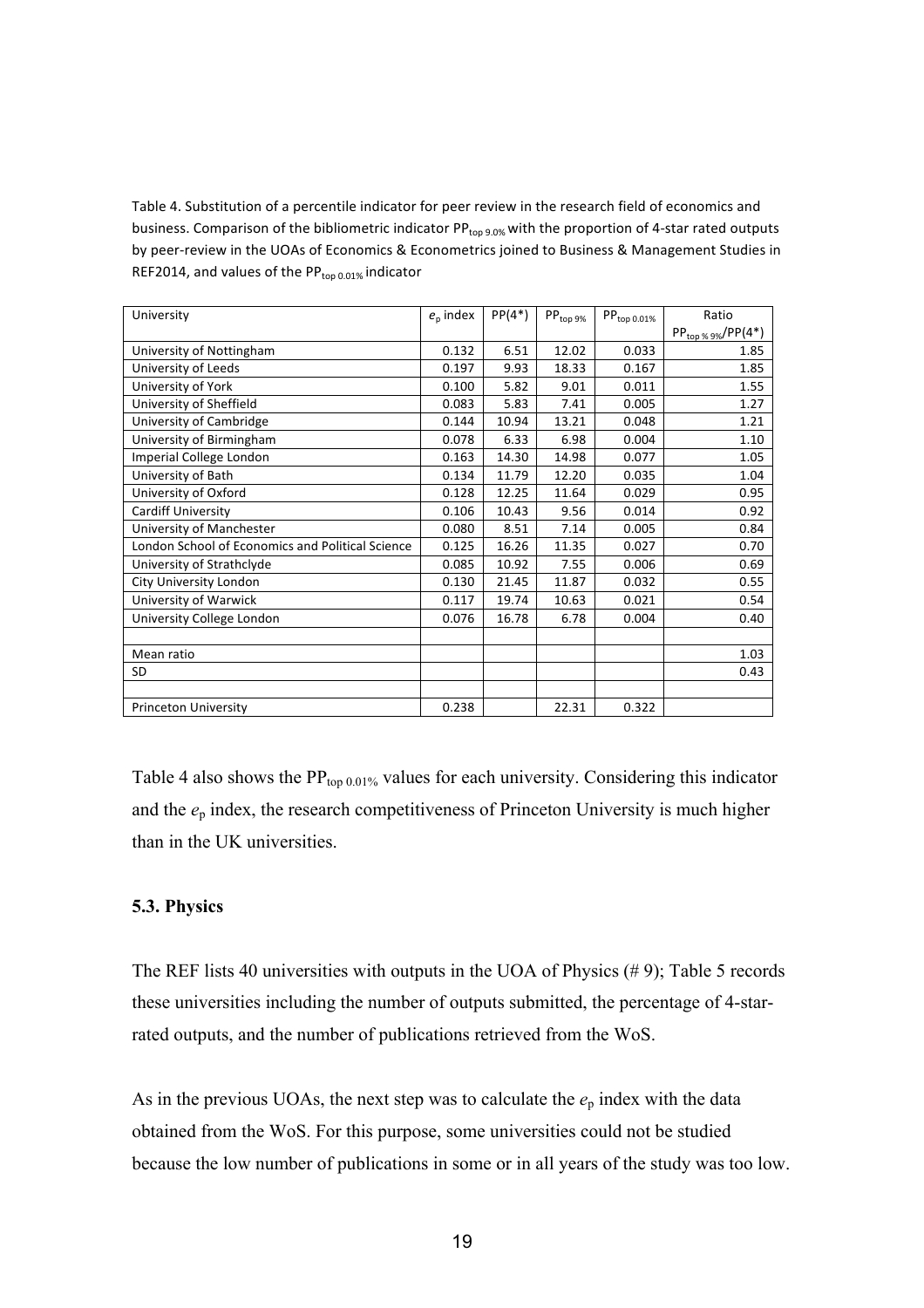| Table 5. Summary of the REF2014 university outputs in the unit of assessment of Physics that meet the |
|-------------------------------------------------------------------------------------------------------|
| 4-star standard and calculated PP(4*) indicator                                                       |

| University                                         | Outputs   | <b>REF</b> | WoS       | $PP(4^*)$ |
|----------------------------------------------------|-----------|------------|-----------|-----------|
|                                                    | submitted | 4-star (%) | 2008-2013 | $(%)^a$   |
| University of Bath                                 | 84        | 15.5       | 537       | 2.42      |
| University of Birmingham                           | 157       | 22.9       | 1604      | 2.24      |
| University of Bristol                              | 191       | 18.8       | 2208      | 1.63      |
| University of Cambridge                            | 535       | 23.9       | 6043      | 2.12      |
| University of Central Lancashire                   | 84        | 9.5        | 44        | 18.14     |
| University of Durham                               | 293       | 21.8       | 1412      | 4.52      |
| University of Exeter                               | 146       | 21.9       | 505       | 6.33      |
| University of Hertfordshire                        | 130       | 8.5        | 49        | 22.55     |
| University of Huddersfield                         | 42        | 9.5        | 55        | 7.25      |
| Imperial College London                            | 453       | 23.6       | 4548      | 2.35      |
| <b>Keele University</b>                            | 43        | 23.3       | 83        | 12.07     |
| University of Kent                                 | 17        | 23.5       | 158       | 2.53      |
| King's College London                              | 97        | 22.7       | 764       | 2.88      |
| Lancaster University                               | 134       | 27.6       | 1206      | 3.07      |
| University of Leeds                                | 88        | 13.6       | 1141      | 1.05      |
| University of Leicester                            | 200       | 9          | 300       | 6.00      |
| University of Liverpool                            | 138       | 17.4       | 2167      | 1.11      |
| Liverpool John Moores University                   | 85        | 22.4       | 53        | 35.92     |
| University College London                          | 446       | 18.6       | 2972      | 2.79      |
| Loughborough University                            | 75        | 6.7        | 754       | 0.67      |
| University of Manchester                           | 256       | 17.6       | 2787      | 1.62      |
| University of Nottingham                           | 193       | 20.7       | 1403      | 2.85      |
| University of Oxford                               | 464       | 33.2       | 4911      | 3.14      |
| University of Portsmouth                           | 51        | 21.6       | 276       | 3.99      |
| Queen Mary University of London                    | 91        | 23.1       | 987       | 2.13      |
| Royal Holloway, University of London               | 101       | 17.8       | 689       | 2.61      |
| University of Sheffield                            | 110       | 23.6       | 1672      | 1.55      |
| University of Southampton                          | 120       | 25         | 1849      | 1.62      |
| University of Surrey                               | 101       | 15.8       | 1031      | 1.55      |
| University of Sussex                               | 95        | 20         | 667       | 2.85      |
| University of Warwick                              | 215       | 24.1       | 1808      | 2.87      |
| University of York                                 | 137       | 18.2       | 940       | 2.65      |
| University of Edinburgh + University of St Andrews | 224       | 26.8       | 2922      | 2.05      |
| University of Glasgow                              | 161       | 13.7       | 1933      | 1.14      |
| Heriot-Watt University                             | 79        | 21.5       | 751       | 2.26      |
| University of Strathclyde                          | 111       | 27         | 1055      | 2.84      |
| Aberystwyth University                             | 47        | 2.1        | 87        | 1.13      |
| <b>Cardiff University</b>                          | 74        | 21.6       | 665       | 2.40      |
| Swansea University                                 | 82        | 13.4       | 497       | 2.21      |
| Queen's University Belfast                         | 166       | 25.3       | 930       | 4.52      |

<sup>a</sup> Percent of publications that meet the 4-star standard with reference to the total number of publications retrieved for the WoS research area of Physics

In addition to this difficulty, in the UOA of Physics, we found specific anomalies that we had not observed in either this or many other studies (Brito and Rodríguez-Navarro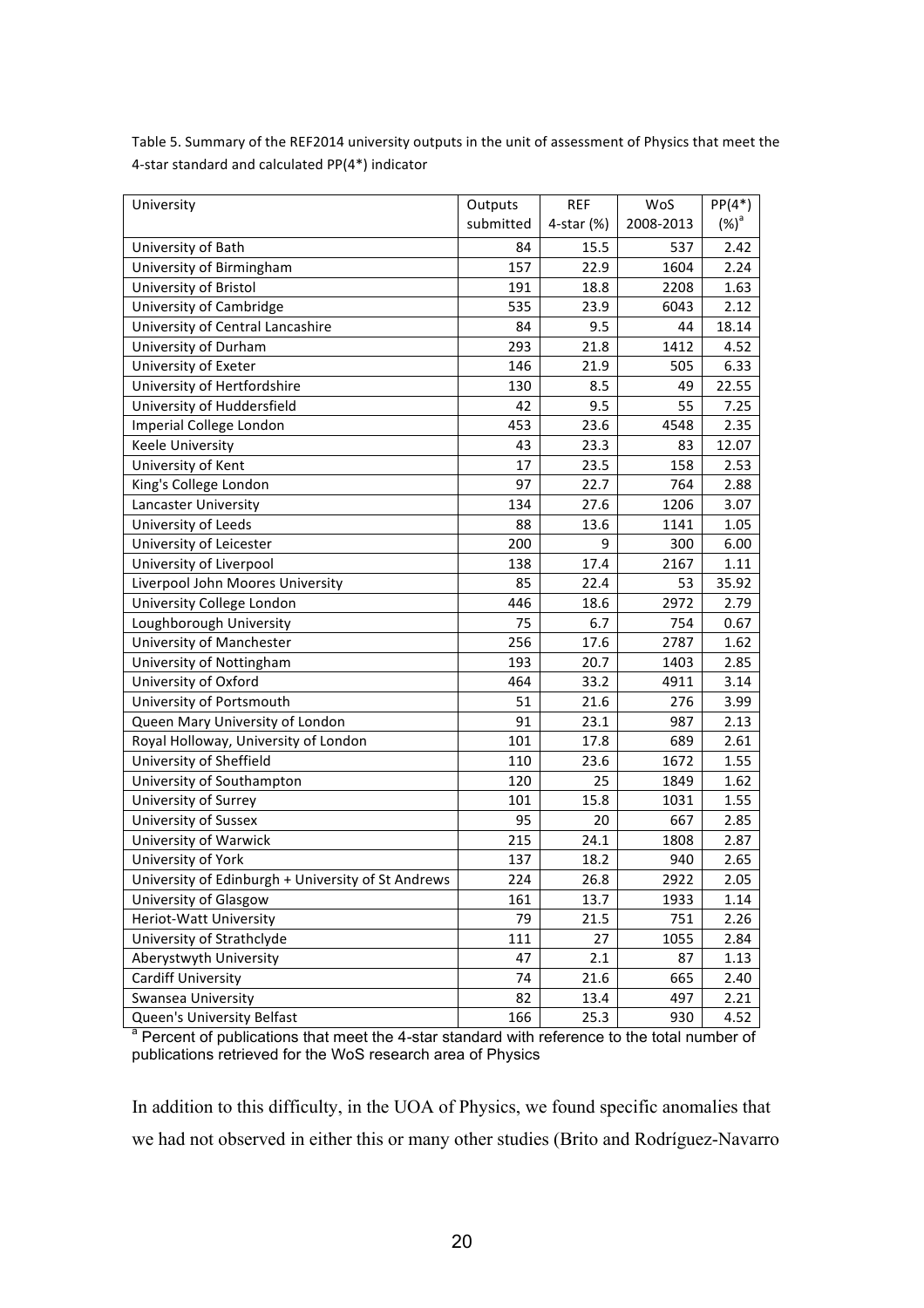2018b; Rodríguez-Navarro and Brito 2018). The first surprising observation was that in some universities with a large number of publications, such as for example the University of Oxford, University of Birmingham, Imperial College of London, or University of Southampton, the distribution of percentiles deviated from a power law and the  $e_p$  index could not be calculated. Even in some universities, such as the Universities of Cambridge and Manchester, to fit the power law we had to omit one or two data points, which is very unusual in universities with a large number of publications as in these cases. Because of these problems, we could calculate the  $e_p$ index in only 12 universities (Table 6). In general terms, the  $e_p$  index of these 12 universities was significantly higher than in Chemistry (compare Tables 2 and 6); only in one case was it lower than  $0.1$  and the value was  $0.093$ , while in Chemistry the  $e_p$ index was lower than 0.1 in 40% of the universities. Furthermore, in Chemistry in only one university, the University of Cambridge, was the  $e_p$  index higher than 0.15, while in Physics six universities out of 12 had an *e*<sup>p</sup> index higher than 0.15.

| University                               | $e_n$ index | $PP(4^*)$ | $\mathsf{PP}_{\mathsf{top}\, 1.1\%}$ | $PP_{top\ 0.01\%}$ | Ratio                    |
|------------------------------------------|-------------|-----------|--------------------------------------|--------------------|--------------------------|
|                                          |             |           |                                      |                    | $PP_{top 1.1\%}/PP(4^*)$ |
| Loughborough University                  | 0.096       | 0.67      | 1.02                                 | 0.009              | 1.52                     |
| University of Leeds                      | 0.119       | 1.05      | 1.55                                 | 0.020              | 1.48                     |
| University of Manchester                 | 0.146       | 1.62      | 2.30                                 | 0.045              | 1.42                     |
| University of Cambridge                  | 0.164       | 2.12      | 2.90                                 | 0.072              | 1.37                     |
| Universities of Edinburgh and St Andrews | 0.156       | 2.05      | 2.64                                 | 0.060              | 1.29                     |
| University of Strathclyde                | 0.174       | 2.84      | 3.27                                 | 0.093              | 1.15                     |
| Cardiff University                       | 0.159       | 2.4       | 2.73                                 | 0.064              | 1.14                     |
| University of Sheffield                  | 0.119       | 1.55      | 1.55                                 | 0.020              | 1.00                     |
| University of Durham                     | 0.167       | 4.52      | 3.02                                 | 0.079              | 0.67                     |
| Lancaster University                     | 0.138       | 3.07      | 2.06                                 | 0.036              | 0.67                     |
| University of York                       | 0.108       | 2.65      | 1.29                                 | 0.014              | 0.49                     |
| University of Nottingham                 | 0.093       | 2.85      | 0.95                                 | 0.007              | 0.33                     |
|                                          |             |           |                                      |                    |                          |
| Mean ratio                               |             |           |                                      |                    | 1.04                     |
| <b>Standard deviation</b>                |             |           |                                      |                    | 0.41                     |
|                                          |             |           |                                      |                    |                          |
| Massachusetts Institute of Technology    | 0.217       |           | 4.40                                 | 0.223              |                          |

Table 6. Substitution of a percentile indicator for peer review in the research field of physics. Comparison of the bibliometric indicator  $PP_{\text{top 1.1%}}$  with the proportion of 4-star rated outputs by peer review in the UOA of Physics in REF2014, and values of the  $PP_{\text{top 0.01%}}$  indicator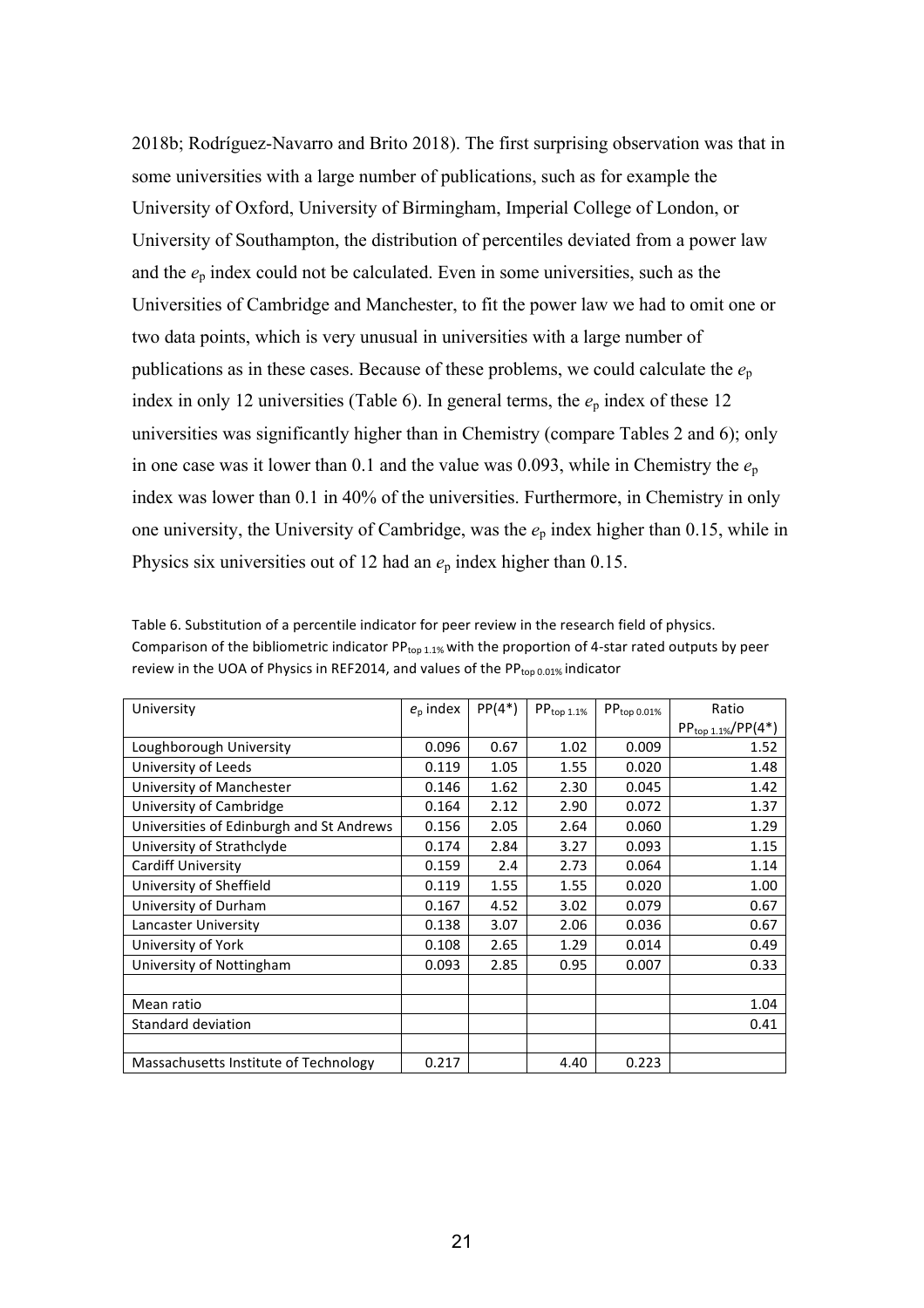The next step was to give values to *x* in Eq. (1) in order that the mean of the  $PP_{top}$  $_{x\%}/PP(4^*)$  ratios of the 16 universities was as close as possible to 1.0. The PP<sub>top 1.1%</sub> fulfilled this condition, but perhaps consistently with the anomalies observed, the variability of the ratios was very high (mean  $= 1.04$ ; SD  $= 0.41$ ). The highest ratio amounted to 1.52, and the lowest 0.33.

Aside from other possible difficulties, the high proportion of hyper-authored papers (Section 3.2) was a notable problem for the assessment in Physics. Table 7 shows the distribution of outputs with multiple authors across the universities evaluated in Physics in REF (excluding universities with a very low number of publications). The proportion of these multi-authored papers varies among universities from no multi-authored papers, such as Heriot-Watt University and University of Durham, to the Royal Holloway University of London in which 80% of the papers were multi-authored (Table 7); in half of the universities the proportion was over 20%. Figure 1 shows the distribution of the



*Fig. 1. Distribution of the number of authors per publication in the WoS research areas of Physics and Chemistry in the UK universities recorded in Table 7. Publications in year 2012. Blue, Physics; Orange, Chemistry*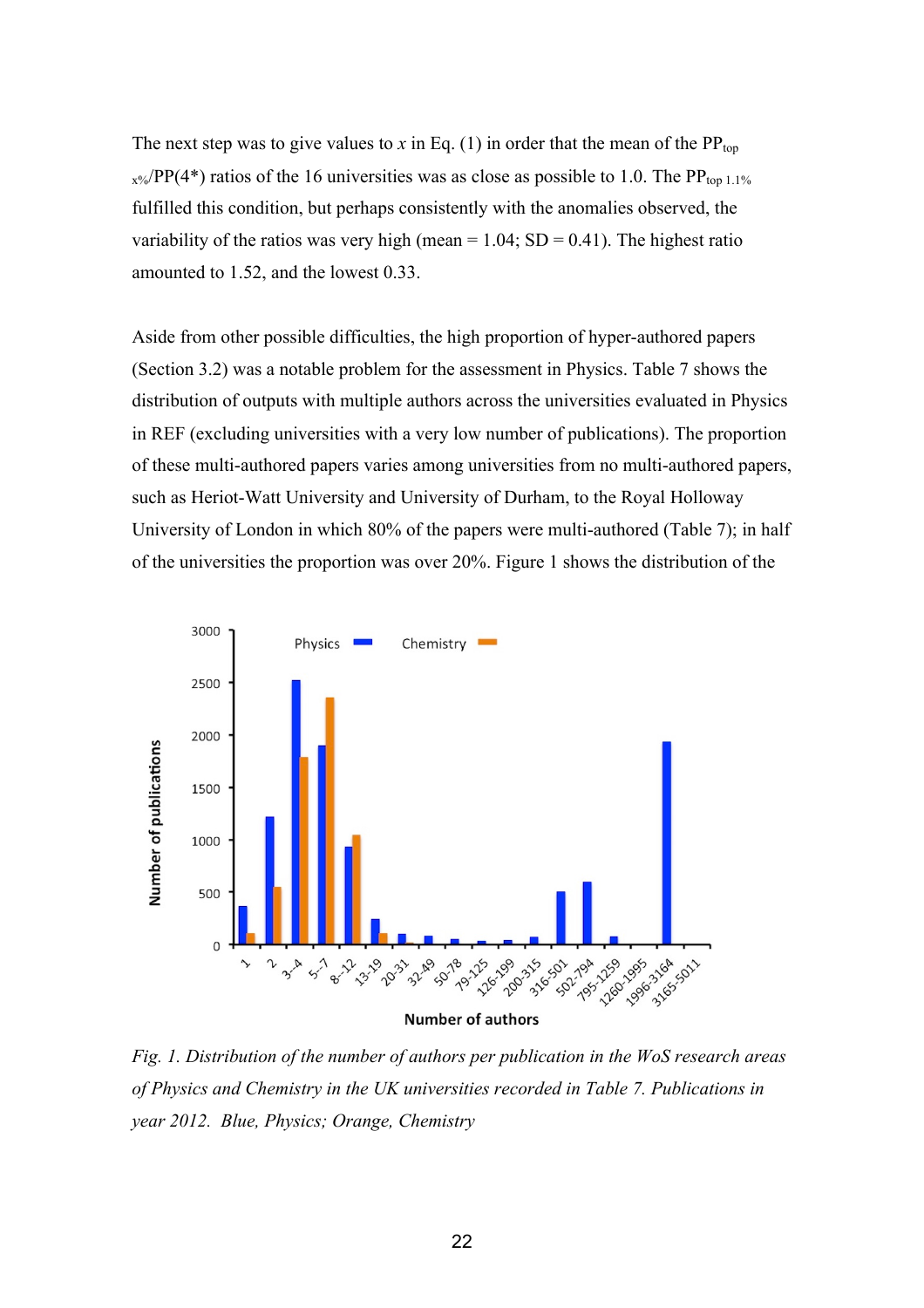number of authors in the WoS publications of the universities recorded in Table 7 in the UOA of Physics and, as a comparison, in the UOA of Chemistry (Table 2)—because we used full counting, some publications were counted several times. Up to 30 authors, the

| <b>University</b>                                  | <b>Number or proportion of publications</b> |            |            |            |  |
|----------------------------------------------------|---------------------------------------------|------------|------------|------------|--|
|                                                    | Total                                       | $> 20$ (%) | $> 50$ (%) | $>100$ (%) |  |
| University of Bath                                 | 95                                          | 0.0        | 0.0        | 0.0        |  |
| University of Birmingham                           | 362                                         | 62.4       | 60.8       | 60.5       |  |
| University of Bristol                              | 472                                         | 34.1       | 33.7       | 32.8       |  |
| University of Cambridge                            | 1124                                        | 17.2       | 16.9       | 16.9       |  |
| University of Central Lancashire                   | 117                                         | 11.1       | 7.7        | 6.0        |  |
| University of Durham                               | 259                                         | 1.2        | 0.0        | 0.0        |  |
| University of Exeter                               | 81                                          | 0.0        | 0.0        | 0.0        |  |
| Imperial College London                            | 809                                         | 30.4       | 29.2       | 28.6       |  |
| University of Kent                                 | 29                                          | 0.0        | 0.0        | 0.0        |  |
| King's College London                              | 155                                         | 1.3        | 0.6        | 0.6        |  |
| Lancaster University                               | 288                                         | 61.5       | 61.5       | 61.1       |  |
| University of Leeds                                | 183                                         | 3.3        | 3.3        | 2.7        |  |
| University of Leicester                            | 41                                          | 0.0        | 0.0        | 0.0        |  |
| University of Liverpool                            | 461                                         | 64.0       | 60.7       | 59.9       |  |
| University College London                          | 570                                         | 34.7       | 34.7       | 34.6       |  |
| Loughborough University                            | 99                                          | 0.0        | 0.0        | 0.0        |  |
| University of Manchester                           | 577                                         | 47.7       | 45.2       | 44.5       |  |
| University of Nottingham                           | 255                                         | 1.2        | 0.8        | 0.0        |  |
| University of Oxford                               | 990                                         | 28.3       | 26.9       | 26.0       |  |
| University of Portsmouth                           | 47                                          | 0.0        | 0.0        | 0.0        |  |
| Queen Mary University of London                    | 246                                         | 51.2       | 51.2       | 51.2       |  |
| Royal Holloway, University of London               | 188                                         | 81.4       | 80.9       | 80.9       |  |
| University of Sheffield                            | 340                                         | 40.3       | 40.3       | 39.7       |  |
| University of Southampton                          | 369                                         | 26.0       | 25.5       | 25.5       |  |
| University of Surrey                               | 162                                         | 16.0       | 4.3        | 0.6        |  |
| University of Sussex                               | 198                                         | 65.2       | 65.2       | 65.2       |  |
| University of Warwick                              | 338                                         | 41.4       | 41.1       | 40.5       |  |
| University of York                                 | 169                                         | 10.7       | 3.0        | 0.6        |  |
| University of Edinburgh + University of St Andrews | 602                                         | 40.7       | 37.9       | 36.9       |  |
| University of Glasgow                              | 442                                         | 62.4       | 59.7       | 58.8       |  |
| Heriot-Watt University                             | 129                                         | 0.0        | 0.0        | 0.0        |  |
| University of Strathclyde                          | 193                                         | 6.2        | 3.1        | 3.1        |  |
| Aberystwyth University                             | 14                                          | 0.0        | 0.0        | 0.0        |  |
| <b>Cardiff University</b>                          | 117                                         | 11.1       | 7.7        | 6.0        |  |
| Swansea University                                 | 84                                          | 4.8        | 0.0        | 0.0        |  |
| Queen's University Belfast                         | 145                                         | 4.1        | 0.7        | 0.0        |  |

Table 7. Hyper-authored publications per university, percentage of publications in physics in 2012 exceeding 20, 50, and 100 authors

distributions for Chemistry and Physics are very similar, although the number of authors per paper was slightly lower in Physics, mode 3–4, than in Chemistry, mode 5–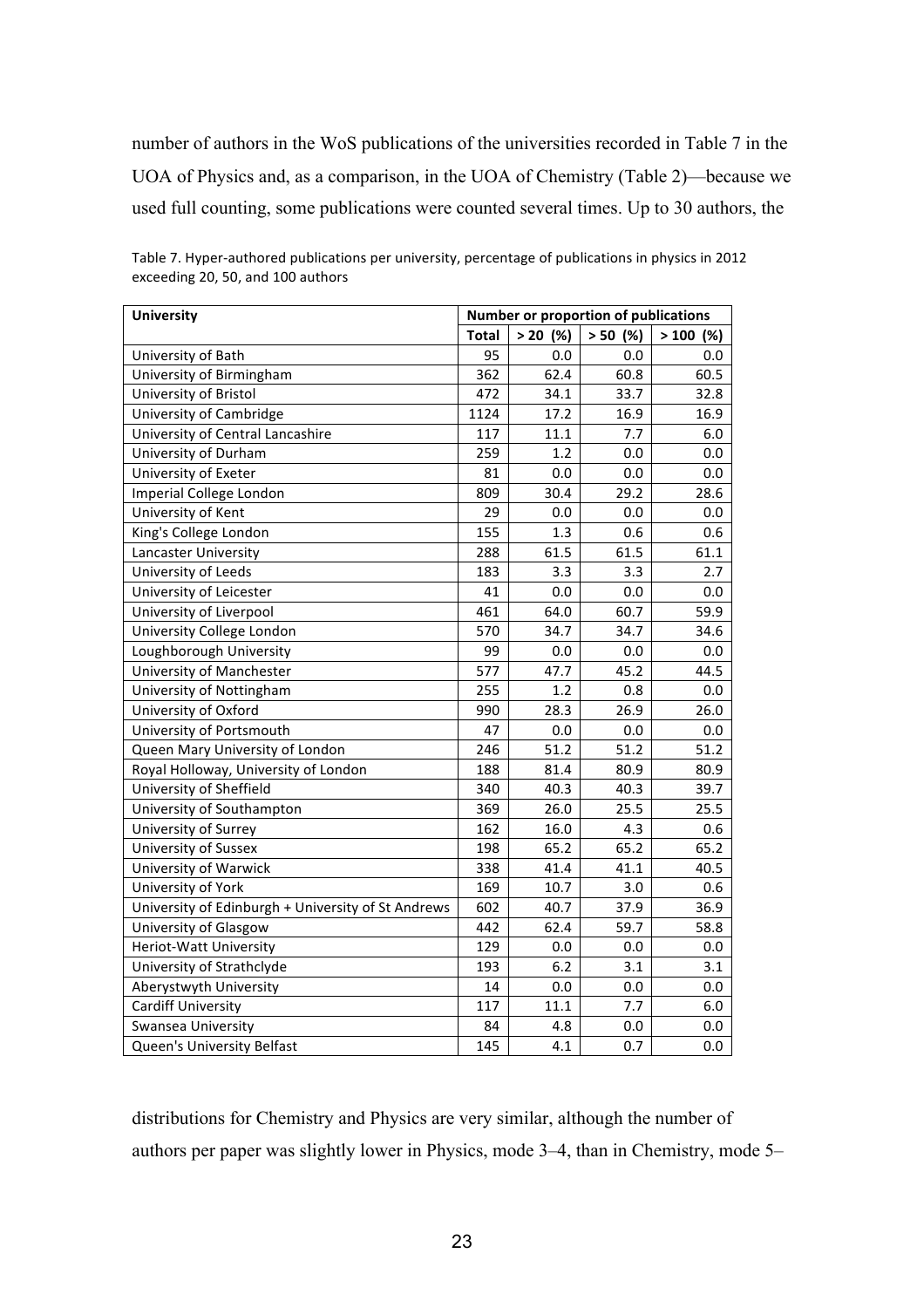7, but in Physics there is another series of papers where the number of authors varies from 50 to more than 3,000. These papers show two peaks at 300–800 and about 3,000 authors that correspond to international collaborations. The latter were mainly ATLAS and CMS Collaborations using the Large Hadron Collinder at CERN; collaborations with 300–800 authors were diverse, among which LHCb and CDF Collaborations were the most frequent, the former working at CERN and the latter working at Fermilab.

A possible explanation for the difficulties that were found in the calculation of the  $e_p$ index in many universities could be that the hyper-author collaborations alter the double rank power law because normal and hyper-authored publications form two different populations regarding the distribution of citations. At global level, in 2012, the proportion of this type of collaboration was only 0.45% of all publications, which is insignificant and probably well integrated in the global lognormal citation distribution. In contrast, in 17 out of the 36 universities under study, the percentage of hyperauthored papers varied from 16.9% to 80.9% (Table 7) and the distortion of the lognormal citation distribution is possible.





*Fig. 2. Distribution of citations to the papers published by the ATLAS and CMS collaborations (left) and LHCb and CDF collaborations (right)*

To test this possibility, we studied the citation distribution of the publications from the ATLAS and CMS collaborations (Fig. 2 left) and from the LHCb and CDF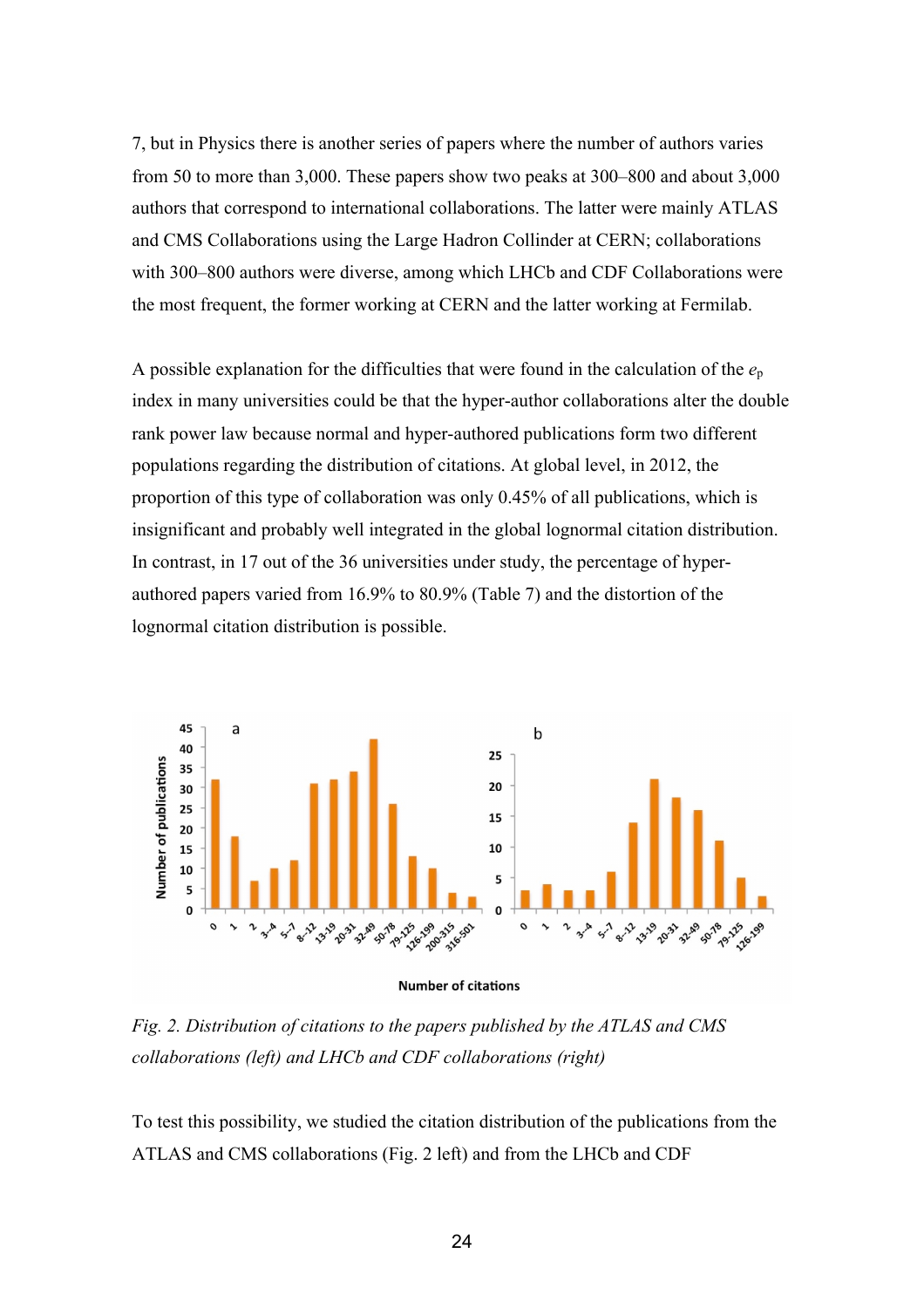collaborations (Fig. 2 right). Omitting the lower tail with 0–2 citations, which clearly formed an independent population of the papers from the ATLAS and CMS collaborations, the rest of the two distributions resemble lognormal distributions with similar  $\mu$  and  $\sigma$  parameters: 3.2 and 1.1, and 3.1 and 0.9, respectively. In contrast, as a general fact, in universities without hyper-authored publications the  $\mu$  parameter is smaller. For example, in the University of Durham, which has a fairly high  $e_p$  index (Table 6), the  $\mu$  and  $\sigma$  parameters value 2.7 and 1.1, respectively, eliminating the 0–2 citation tail (distribution not shown). Obviously, the combination of two lognormal distributions with different parameters is not a lognormal distribution, which confirmed the aforementioned possibility of distribution distortion.

## **6. Discussion**

#### **6.1. Pros and cons of peer reviews and ep index-based indicators**

The pros and cons of the use of bibliometric indicators or peer review for the research assessment of institutions have been extensively studied (Martin 2011; Wilsdon et al. 2015; Wouters et al. 2015) and the correlation of the  $PP_{top10\%}$  indicator with the peer review of REF outputs has been demonstrated (Traag and Waltman 2019).

The aim of this study was to examine in more depth the percentile indicator that might eventually substitute for the peer review. If this substitution were made, university applications and sampling of publications would be unnecessary because the percentile indicator of the assessed university would be based on its whole production recorded in the WoS or other databases. The use of the whole production eliminates the sampling problem of the analysis of a low number of outputs, which may be insufficient to reveal the actual excellence of some universities (Section 3.1). When comparing the REF results with the percentile indicator, the effect of this problem—too low rating for highlevel universities—is asymmetric because if it appears, it always increases the  $PP_{top x\%}/$ PP(4\*) ratios. The probability of appearance will be higher in fields with numerous groups and less strict panels. For example, if the PP(4\*) indicator is equivalent to the top 1.0 percentile and research is performed by small groups, the existence of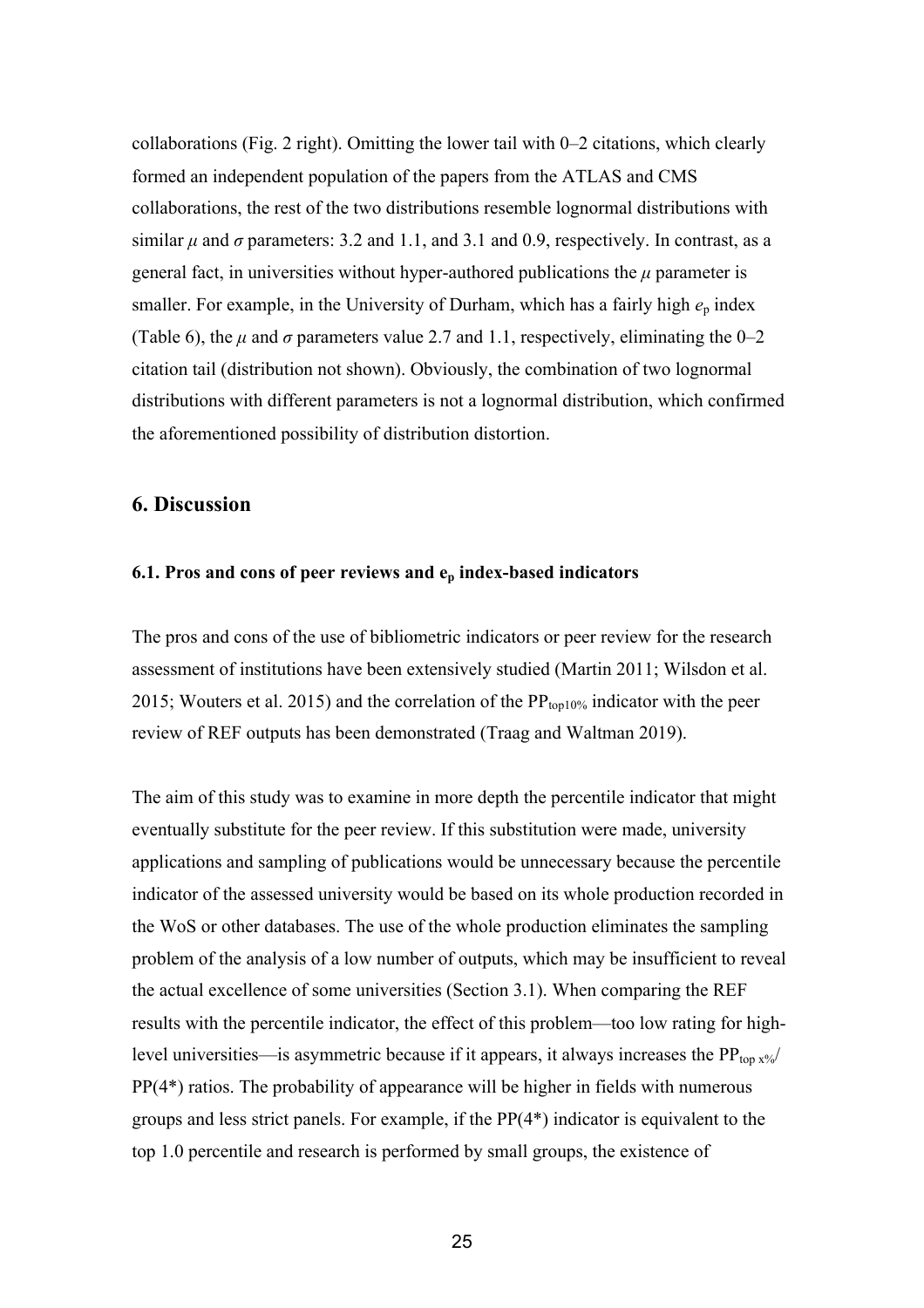researchers with more than four 4-star-rated outputs in six years is unlikely. In contrast, if the PP(4\*) indicator is equivalent to the top 10 percentile and research is performed by large groups, many researchers may publish more than four 4-star-rated outputs in six years.

In this study, the comparison of the results obtained by peer review and by using a percentile-based indicator is facilitated with the use of the  $e<sub>p</sub>$  index. The use of the percentile that exactly produces a ratio of 1.0 with peer assessments has the advantage of accurately indicating the level of the requirement that has been applied by the expert judges. Thus, different levels of peer requirements by different evaluating sub-panels across research areas are immediately revealed by the percentile that gets the closest ratio to 1.0 with peer assessment. Another minor but convenient advantage of the use of the percentile that exactly matches peer assessments is that proportional deviations from a ratio of 1.0 are more rapidly perceived than with other ratios. Furthermore, if the  $PP_{top x\%}/PP(4^*)$  ratio is 1.0, the  $PP_{top x\%}$  is the indicator that allows an actual like-forlike substitution for peer assessment.

Another advantage of the use of the *e*<sup>p</sup> index is that it removes all problems of dichotomous distinction: for example, to decide whether to rate an output 4- or 3-star, which may be difficult. This problem does not apply to the  $e_p$  index and the percentiles calculated from it, because the *e*<sup>p</sup> index is calculated from a fitting that implies a large number of publications. The dichotomous distinction problem will affect more sharply to universities with low number of outputs. If the number of 4- and 3-star-rated outputs is high, an internal compensation of opposite mistakes can be expected.

The results obtained in three research areas allow the pros and cons of the method to be determined more clearly.

#### **6.1.1. Chemistry**

In the UOA of Chemistry, using the 2.8 percentile, in 21 out of 26 universities, the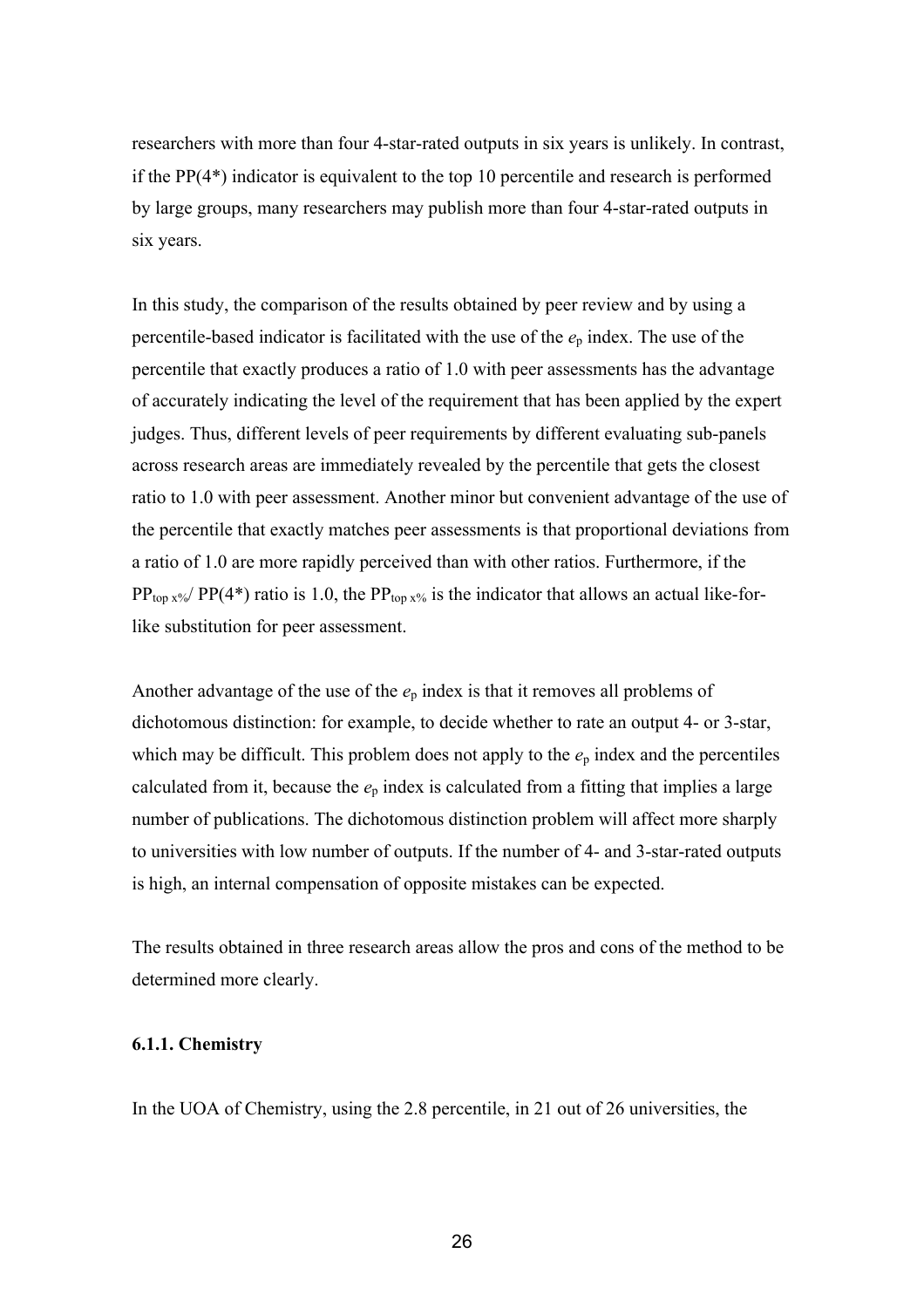$PP_{top 2.8\%}/PP(4^*)$  ratio deviates moderately from 1.0, from 1.67 to 0.66; in 15 universities the ratio varied from 1.10 and 0.82 (Table 2). Considering all universities, there is an upper tail of five universities in which peer evaluations resulted much less favourably than percentile evaluation (ratios  $> 1.67$ ). This asymmetric upper tail may be due to the sampling method in REF (Sections 3.1 and 5.1) and could explain the cases of the Imperial College of London and University of Cambridge and eventually of the University of Bath. The presence in this tail of Newcastle University must have another reason, perhaps the dichotomous distinction problem described above. In fact, in Newcastle University four outputs were rated 4-star and 72 were rated 3-star. Thus, if a few real 4-star outputs were rated 3-star the  $PP_{top 2.8\%}/PP(4*)$  ratio would increase above the 1.0 value. Fortunately, this type of failure would be easily detected if is studied by expert reviewers.

The range of deviations from 1.10 to 0.82, which applies to 15 universities, could be taken as the normal variability that is inherent to any type of evaluation. In fact, performing ratios increases the variability of the original data; in a ratio range from 1.10 to 0.82, the expected variability of the two indicators is low. For example, with a variability of  $\pm 10\%$  in both types of data, the expected variability of the ratios would be higher than that from 1.10 to 0.82. Most likely, most experts in research assessment would consider that a variability of  $\pm 10\%$  in research assessments is positively surprising.

#### **6.1.2. Economics and business**

In the two UOAs  $\#$  18 and  $\#$  19, we could only test 16 universities against a percentile indicator because in many of the universities in REF the number of publications was too low to allow a robust calculation of the  $e_p$  index. However, the study of these 16 universities provided informative results.

In these universities, the 9.0 percentile was the most convenient to compare to the REF results. The variability of the  $PP_{top 9.0\%}/PP(4^*)$  ratio was rather high (mean = 1.03, standard deviation  $= 0.43$ ), but in contrast with Chemistry, the ratios were perfectly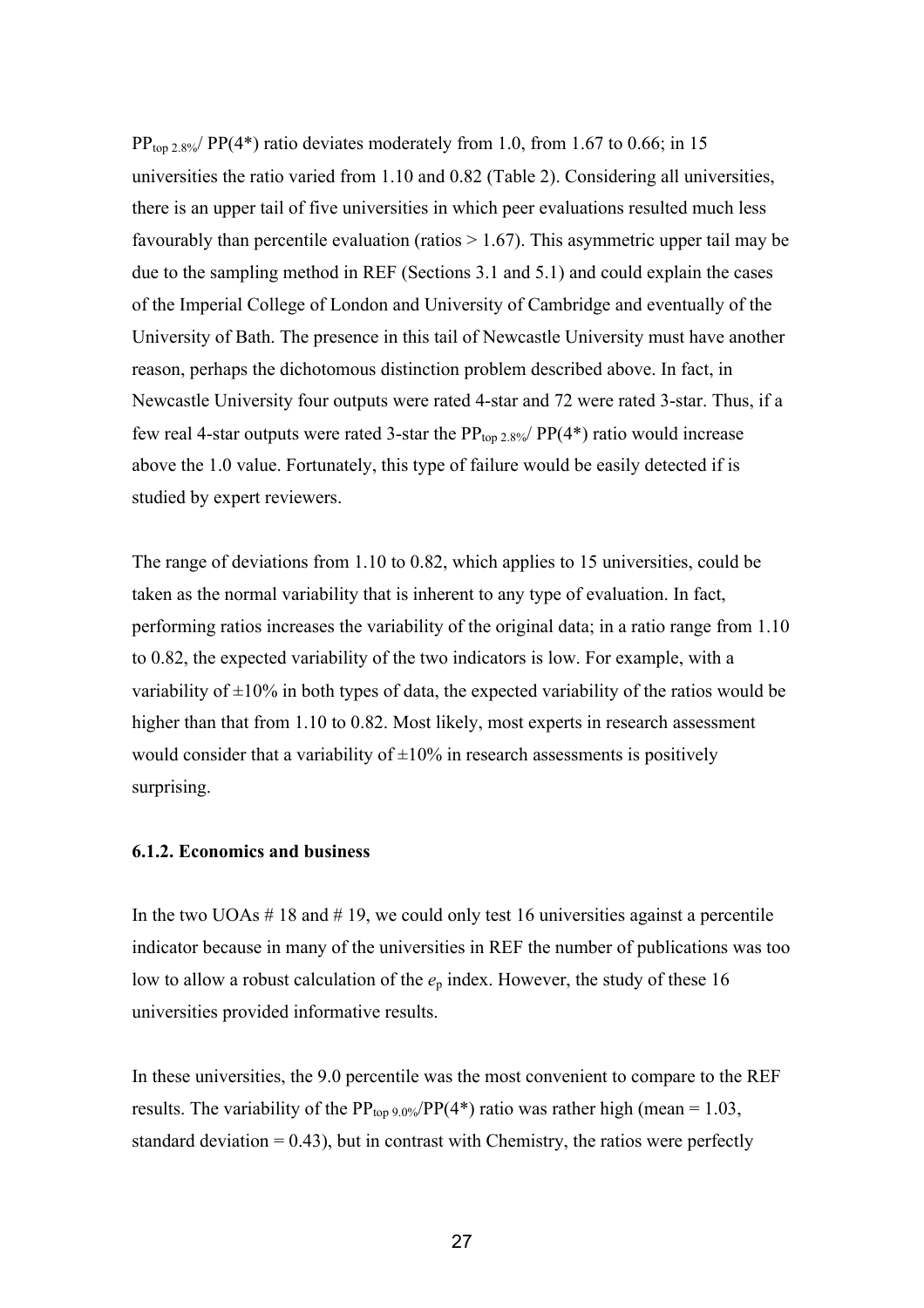distributed around the mean (Table 4). Furthermore, if we consider the ratios in the two universities with the higher number of Nobel laureates in Economic Sciences— University of Cambridge and London School of Economics and Political Science, 1.21 and 0.70, respectively—the same number of universities exhibited ratios higher than 1.21 and ratios lower than 0.70. This distribution suggests that divergences between the peer and percentile assessments are not the result of any specific bias.

Several causes can explain these divergences. Two of them might be that 2.6% of the submitted outputs are not journal articles (Wilsdon et al. 2015, p. 154) and that the WoS list of journals in the research areas of Business & Economics and Operations Research & Management Science may not cover all the journals where the submitted outputs are published. Although the proportion of these uncovered publications seems too low to explain the variability observed, it is possible that it affects some universities more than others, as they distribute unevenly across universities.

To go further in the analysis of the divergences between peer review and the percentile indicator would require a specific analysis by experts in economics and business who study the 4-star-rated outputs and their number of citations. Aside from this issue, some observations suggest that in the field of economics and business the selection of the outputs submitted and the evaluation of these outputs may be different to those in chemistry or physics. In the first place, the  $PP_{top x\%}$  that is equivalent to the  $PP(4^*)$ indicator is higher in the UOAs of Economics and Business versus Chemistry or Physics, 9% versus 2.8% and 1.1%, respectively. Furthermore, and probably related, the comparison of the PP(4\*) columns in Tables 2, 4, and 6 show notable differences between the research areas, because it is evident that the proportion of 4-star-rated outputs versus the total number of articles recorded in the WoS is notably higher in Economics and Business than in Chemistry and Physics (the means are 11.7, 2.7, and 2.3, respectively).

Although the deviations of the  $PP_{top 9\%}/PP(4^*)$  ratio from 1.0, ranging from 1.85 to 0.40 seem large, they are not so large; they could be expected from a variation of the data of ±35%. However, at the level of this study it is not possible to conclude whether the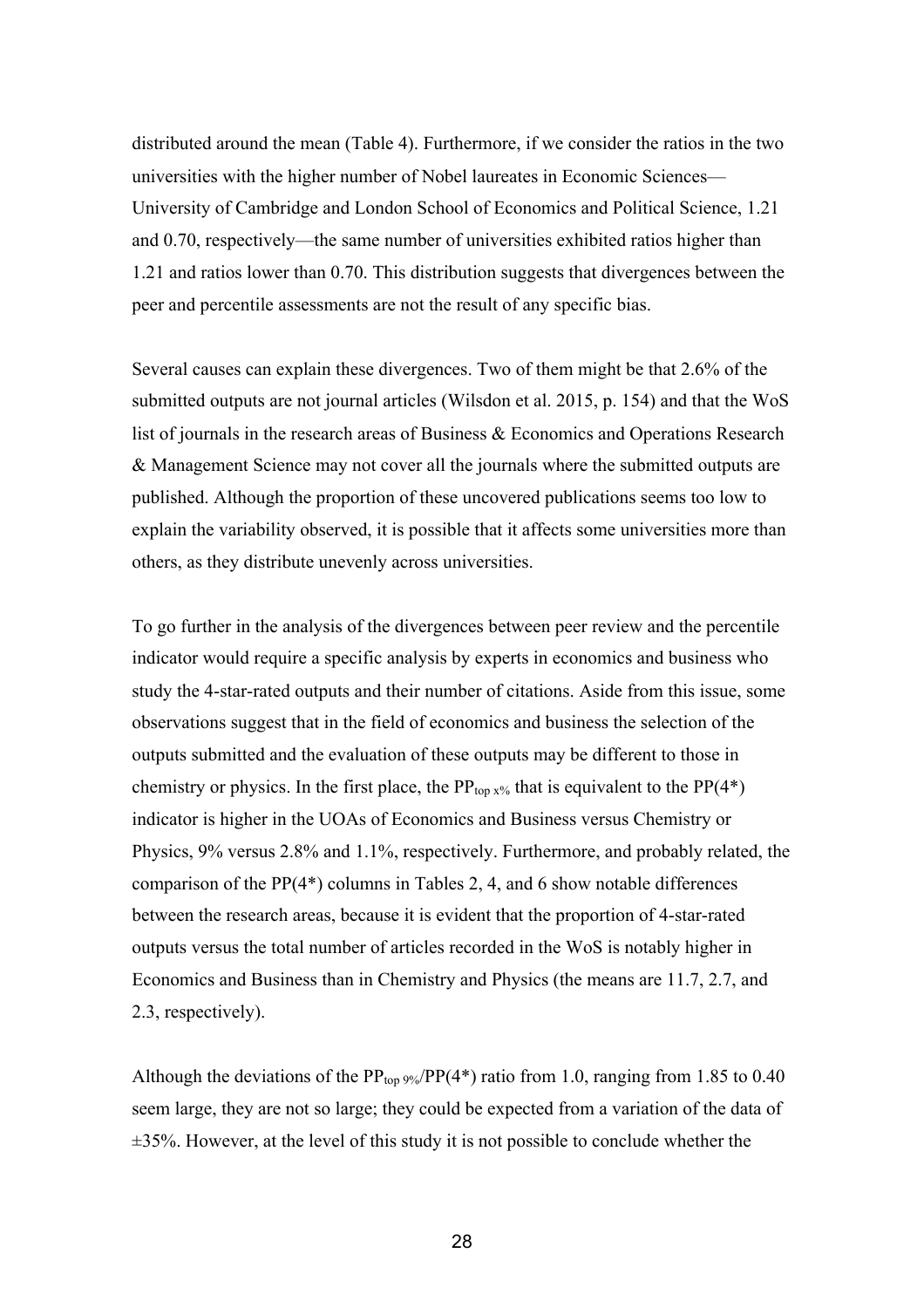$PP_{top 9.0\%}$  indicator is a reasonably like-for-like substitute for the  $PP(4^*)$  indicator and a straightforward substitution is doubtful. However, it seems likely that a study by experts in economics and business could reach a positive conclusion perhaps suggesting simple complements for the bibliometric analysis.

#### **6.1.3. Physics**

In the UOA of Physics we could only study 12 out of 40 universities. In part, this is because in some universities the number of WoS articles (Table 5) was insufficient for a robust calculation of the  $e_p$  index, but also because in many cases the percentile-based double rank distribution could not be fitted to a power law. The cause of this impossibility is the notable proportion of hyper-authored papers (Fig. 1) that occurs in many universities (Table 7), which is due to wide participation in international collaborations.

The study of the ATLAS and CMS collaborations, which involve around 3,000 authors per paper, and the LHCb and CDF collaborations, which involve 300–800 authors per paper, showed that their citation distributions could be fitted to lognormal distributions, but with  $\mu$  parameters that are higher to those of papers with a low number of authors the question of whether this difference is due to the high number of authors or to the scientific characteristics of subject is out of the scope of this study. In the global distribution of citations, the proportion of hyper-authored papers (all types of them) is very low (0.45% in 2012), which strongly suggests that they do not have a significant influence in the global lognormal citation distribution in the WoS research area of Physics. In contrast, in many UK universities the proportion is much higher (20–80%; Table 7), which distorts the lognormal distribution of citation and subsequently the percentile-based double rank distribution could not be fitted to a power law.

The conclusion that can be drawn from these results is that the bibliometric evaluation of these papers must be done independently from the evaluation of the other papers with a low number of authors because they belong to two independent citation universes. Furthermore, a certain agreement about how to perform the combination of the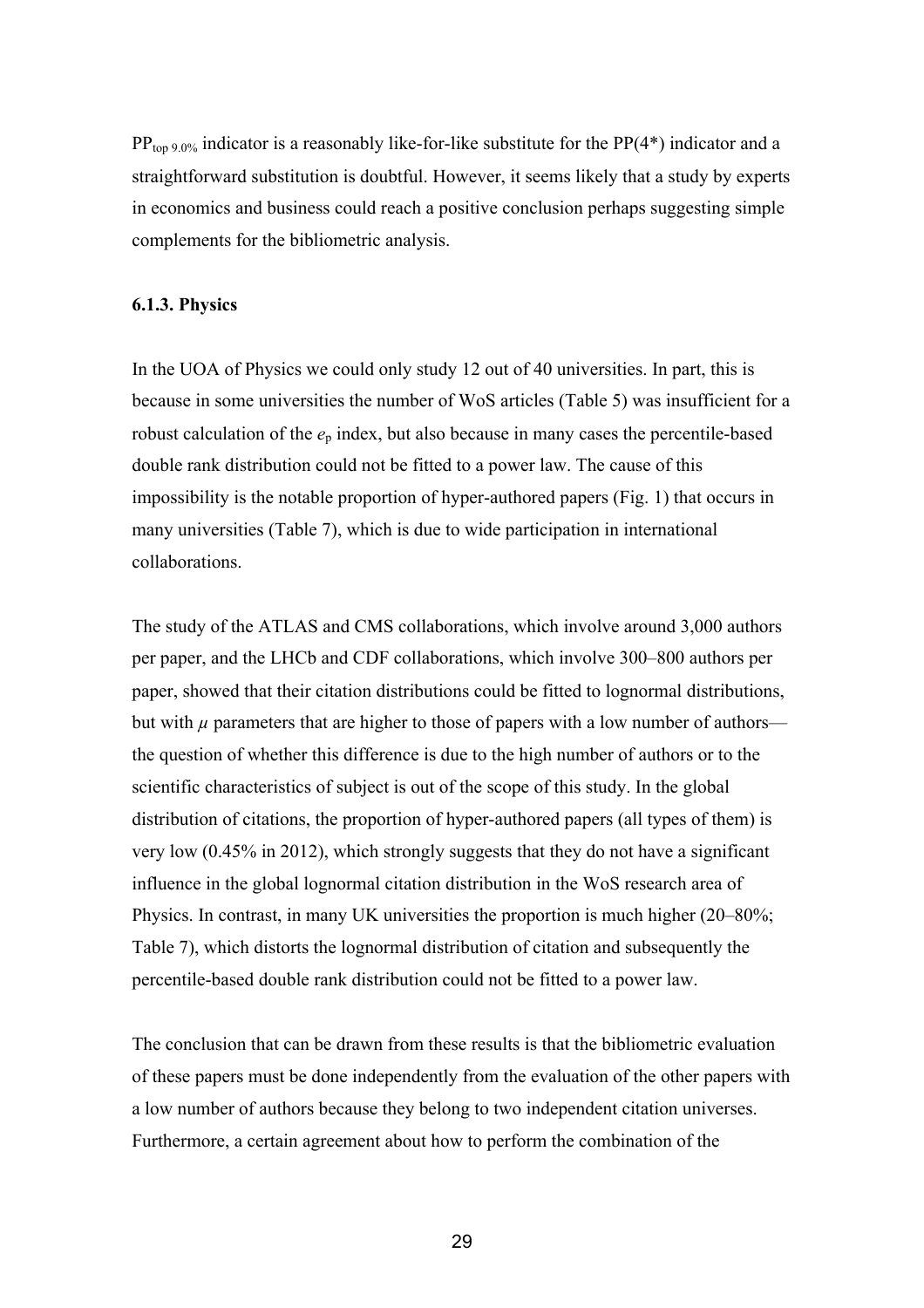evaluations of both types of papers must be reached because the proportion of normal and hyper-authored papers varies across universities (Table 7) and many of these hyperauthored papers are listed in several universities.

It is worth noting that the aforementioned difficulties are not exclusive to bibliometric evaluations, they also apply to peer evaluations. An example of two publications submitted as outputs in REF by the same university illustrates the issue. The first publication describes an efficient solar cell (Liu et al. 2013) and is authored by three researchers, two of whom are staff members of the university. Most peers will rate this publication as 4-star and it can be attributed to only one university. The second publication is an ATLAS Collaboration research about the Higgs boson (Aad et al. 2013), which is authored by 2,922 researchers who belong to 179 institutions, including 13 UK universities; nine of its authors are staff members of the university under consideration and the publication is an output that was listed twice in the implied university. Many particle physicists would probably rate this publication as a 4-star, which could be done in 13 universities, and more than once by the same university. For evaluative purposes, these two publications are so different that it seems that an equitable judgment of both in a comparative way is an almost impossible task, unless that, as mentioned above, a method of evaluation has been previously agreed.

The discrepancies between peer and bibliometric evaluations in the universities of Nottingham and York,  $PP_{top 1.1\%}/PP(4^*)$  ratios of 0.33 and 0.49 (Table 6), seem high although it cannot be ruled out that it is normal variability. There is nothing in these universities that could explain the notable deviation from the 1.0 ratio: (i) the number of publications is sufficient for reliable fittings; (ii) the numbers of submitted outputs is high, 137 and 193, respectively; (iii) the values of the  $e_p$  index are normal,  $\approx 0.1$ , and (iv) the number of multi-authored publications is very small. Therefore, the high rating of these universities by the experts with reference to the percentile indicator (ratios much lower than 1.0) deserves a specific analysis of the two indicators by experts in physics, which should clarify the deviations.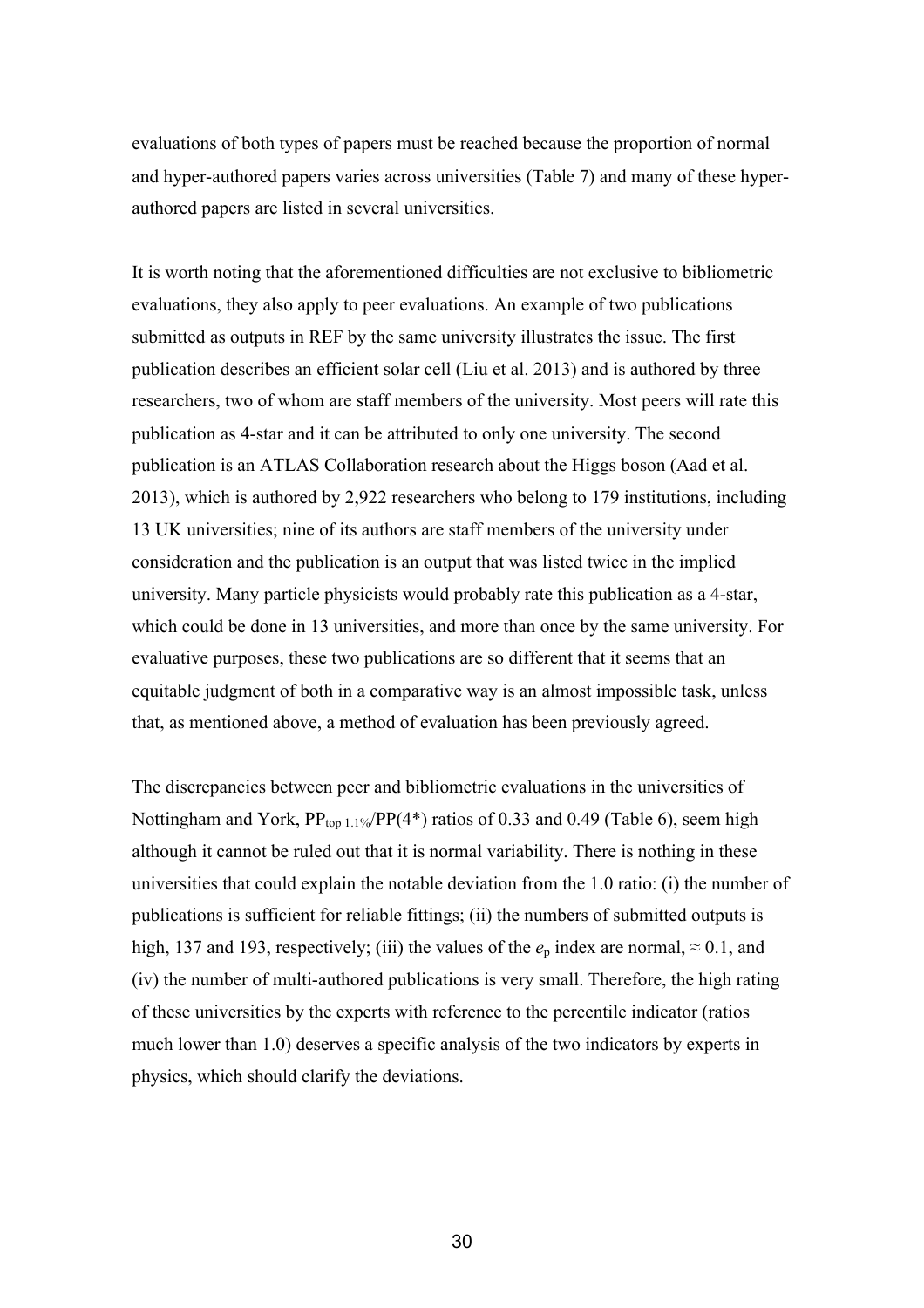## **6.2. Top percentile equivalence of 4-star peer ratings reveals international relevance**

The use of the *e*<sup>p</sup> index in this study has allowed the characterization of the 4-star or world-leading quality in an international context. In the case of Chemistry this top quality is equivalent to the top 2.8% of cited papers, in the case of Economics and Business the equivalence is to the top 9.0% of cited papers, and in the case of Physics, the equivalence is with the top 1.1 % of cited papers.

These important differences between UOAs suggest that experts in different research areas keep different criteria regarding the concept or *world leading research* (4-star rating). The use of the  $e_p$  index could serve to homogenize evaluations across these UOAs. This homogenization might not be strictly necessary, but it seems convenient to have common criteria for universities that are specialized in different research areas.

#### **6.3. Probability of publishing a very highly cited paper**

An additional and main advantage of evaluations with the *e*<sup>p</sup> index is that it allows the immediate calculations of the probabilities of achieving the publication of highly cited papers located in the 0.01 or any other percentile. The convenience of the calculation of the probability or expected frequency at these low percentile seems reasonable if the evaluation tries to determine the capacity of the system to achieve important breakthroughs (Rodríguez-Navarro and Brito 2019); Tables 2, 4, and 6 report the value of the  $PP_{top\ 0.01\%}$  indicator in many universities. Although comparatively this indicator does not change the judgements that can be made with the *e*<sup>p</sup> index, because it equals the value of this index to the power of four (Eq. 1), it has the advantage of providing the actual figures for achieving breakthroughs at a concrete level. These figures might eventually serve to discuss funding differences between universities. If random papers in chemistry in the Universities of Cambridge and York have probabilities of around 0.1 to reach the top 0.01 citation percentile and random papers in some other universities are 10 or even 100 times lower, university administrators might like to take into account these differences.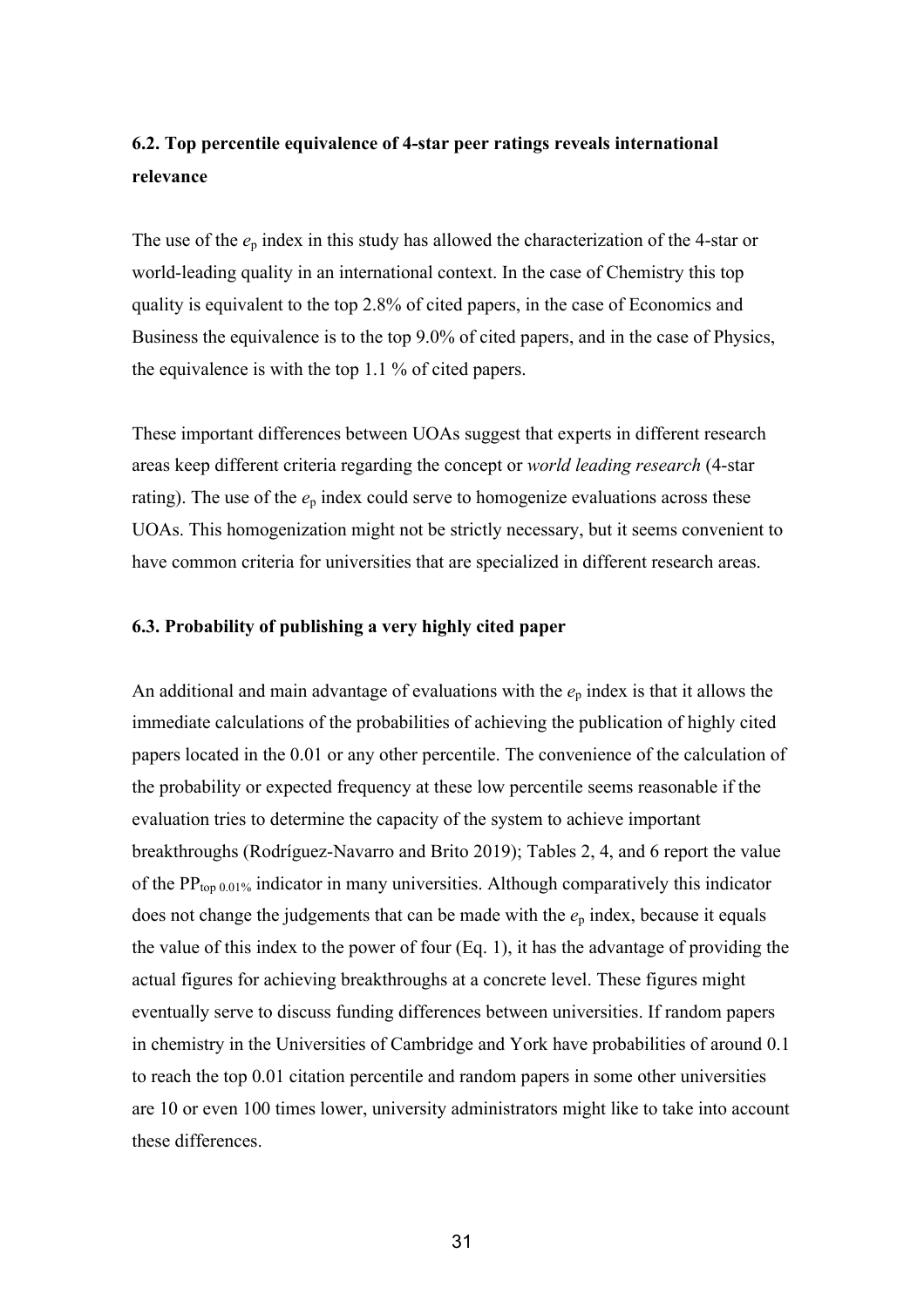With regard to the  $e_p$  index values, in the three research areas here studied, the UK universities lag behind the MIT and Princeton University (Tables 2, 4, and 6). Although at a first glance, it seems that physics is ahead of chemistry, and economics and business, it is more probable that the three cases are similar, with top UK universities exhibiting *e*<sup>p</sup> index values of around 0.18–0.20 while world-leading universities exhibit index values of  $0.22-0.25$   $e_p$  index values.

Although this comparison seems informative, it must be interpreted with caution because international comparisons of universities based on the  $e<sub>p</sub>$  index are complex (Rodríguez-Navarro and Brito 2019). In addition to differences due to differences in research policy, the MIT and Princeton University are exceptional research universities that exist in a big country, the USA, where there are many top research universities such as, for example, Cornell University, University of Wisconsin at Madison, University of Illinois at Urbana-Champaign, and many others. This circumstance and the high mobility of researchers make possible the existence of the MIT and Princeton University and a few others with an exceptionally high  $e<sub>p</sub>$  index. The UK is smaller than the USA and it is probably impossible that its top universities can achieve  $e_p$  index values similar to those of the MIT and Princeton University. However, this impossibility for countries smaller than the USA to have very high  $e_p$  index universities does not imply that these countries cannot be very competent in research (Rodríguez-Navarro and Brito 2019).

## **6.4. Non-studied research areas**

In this study only three research areas have been included. The intention is that these three areas reveal the framework, and the advantages and limits of a like-for-like substitution of a bibliometric indicator for peer review, laying the groundwork for more extensive studies.

The findings in the field of chemistry suggest that this field is a good candidate to be evaluated with a percentile indicator. However, it is pending a study by experts of the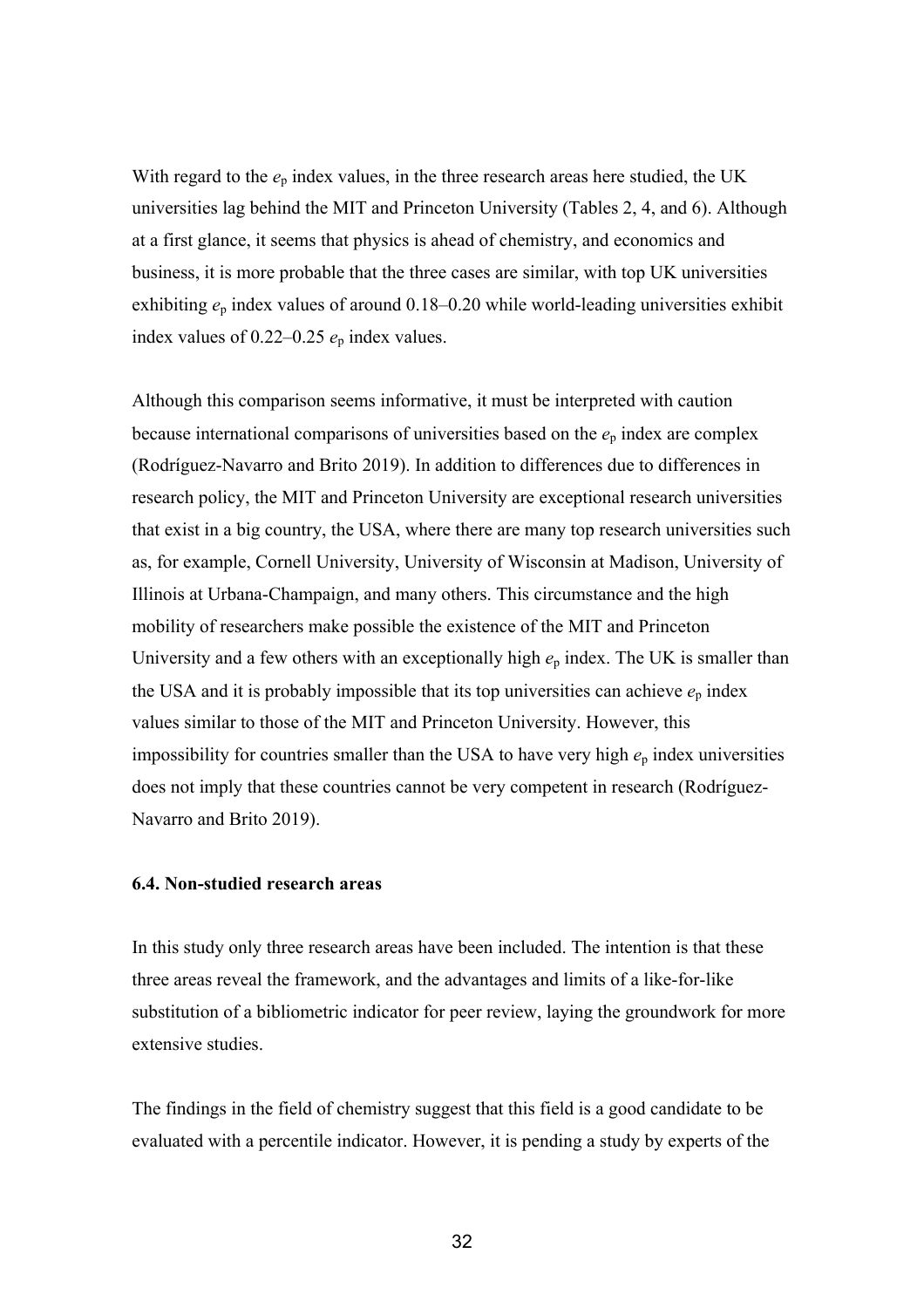discrepancy observed between peer and bibliometric evaluations in the University of Newcastle. It can be expected that this study will reveal a specific problem rather than a general one.

According to previous experience (Brito and Rodríguez-Navarro 2018b; Rodríguez-Navarro and Brito 2018) the field of chemistry studied here is probably representative of many fields in natural and formal sciences, and technological fields for assessment with percentile indicators. This conclusion also applies to the papers in physics with a low number of authors (Fig. 1), with the pending study of the universities of York and Nottingham. The evaluation of multi-authored papers needs further studies and perhaps agreements. The study of the evaluation of multi-authored papers in physics might also serve as a model for other multi-authored papers in clinical medicine and perhaps in other areas.

The fields of economics and business (UOAs of Economics and Econometrics and Business and Management Studies in REF) might represent a limit in the substitution of a bibliometric indicator for peer review in social sciences. Although the variability of the PP<sub>top 9%</sub>/PP(4<sup>\*</sup>) ratio is still compatible with the general difficulties of performing a research evaluation, it might also respond to specific difficulties whose existence needs to be ruled out. Other fields in social sciences or humanities will require specific studies.

An additional issue is that in order for a bibliomeric indicator to reliably substitute peer review extensively, the number of research fields—equivalent to current OUAs—must be regrouped in order that all universities publish a sufficient number of papers to obtain the indicator robustly. Alternatively, a statistical approach that allows the study of several years together might solve this problem.

## **7. Conclusions**

The *e*<sup>p</sup> index and percentile indicators calculated from it provide a solid basis for the selection of a bibliometric indicator that may substitute for the peer review of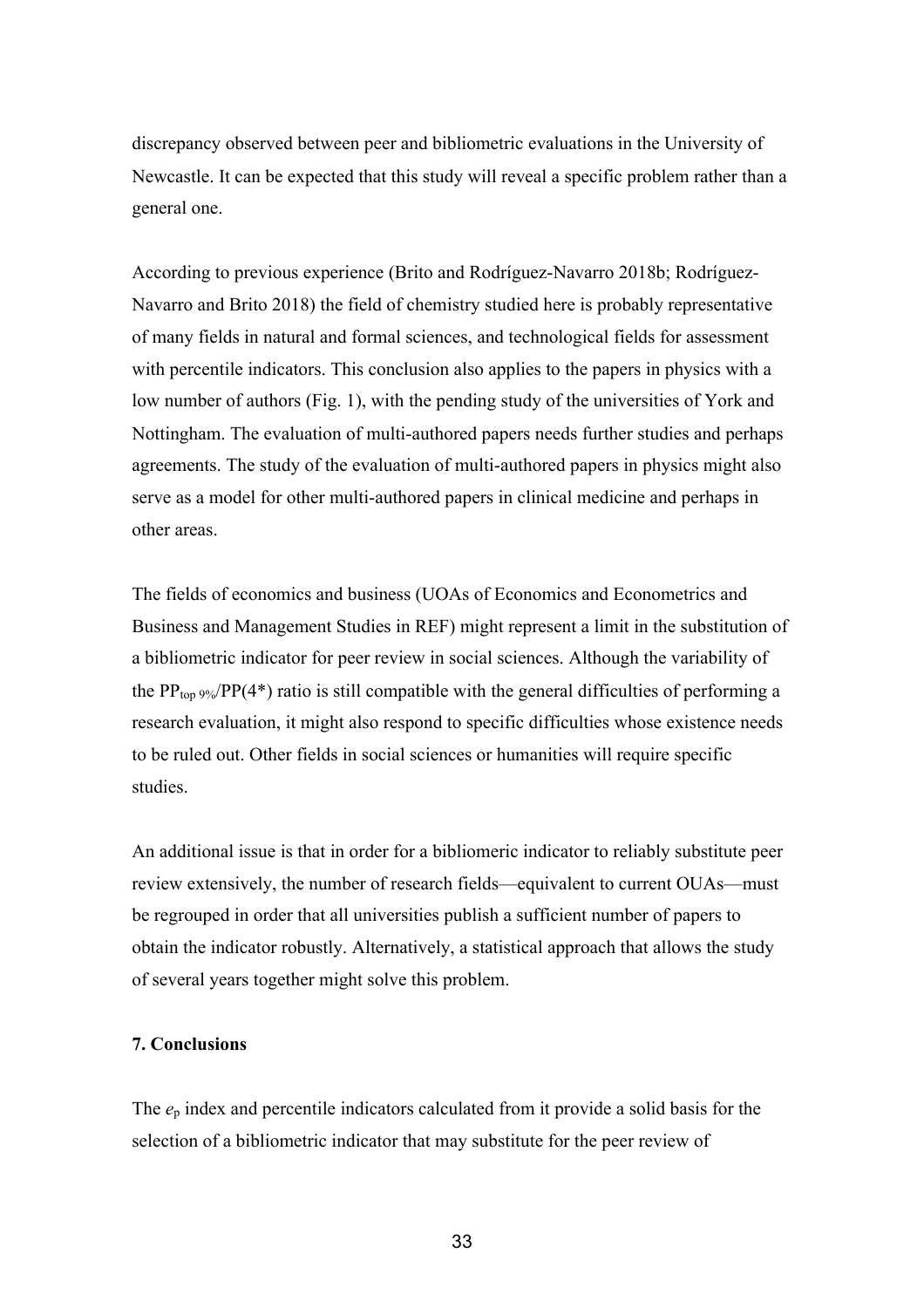publications in future UK REF and in research assessments in other countries. However, several steps must be performed before the substitution can be applied successfully. These steps include (i) deciding the research areas to which the  $e_p$  index approach can be applied; (ii) in these areas, finding explanations for the specific discrepancies that are found in REF between bibliometric and peer review evaluations; and (iii) deciding the grouping of research fields in order that the  $e_p$  index can be robustly obtained.

These studies might appear laborious in absolute terms but not so much considering the context, because it could be expected that the substitution of a bibliometric indicator for a peer review process as meticulously elaborated as the REF could not be achieved straightforwardly. The advantage is that these studies can be performed using the REF results, where the maximum effort has already been performed. Furthermore, the benefits of substituting an *e*<sup>p</sup> index-based indicator for the complex and onerous process of peer review might remove the possibility of giving up performing the evaluations of research institutions (Martin 2011), which applies not only to the UK but also to many other countries. It is worth noting that the risk of changing the research system in the process of measuring it (Martin 2011) is small in evaluations with the  $e_p$  index (Rodríguez-Navarro and Brito 2019).

## **Acknowledgment**

This work was supported by the Spanish Ministerio de Economía y Competitividad, grant number FIS2017-83709-R.

## **References**

- Aad, G, et al. (2013), 'Evidence for the spin-0 nature of the Higgs boson using ATLAS data', *Physics Letters B,* 726, 120-44.
- Acheson, R M (1973), 'Blood pressure in a national sample of U.S. adults: Percentile distribution by age, sex and race', *International Journal of Epidemiology,* 2, 293-301.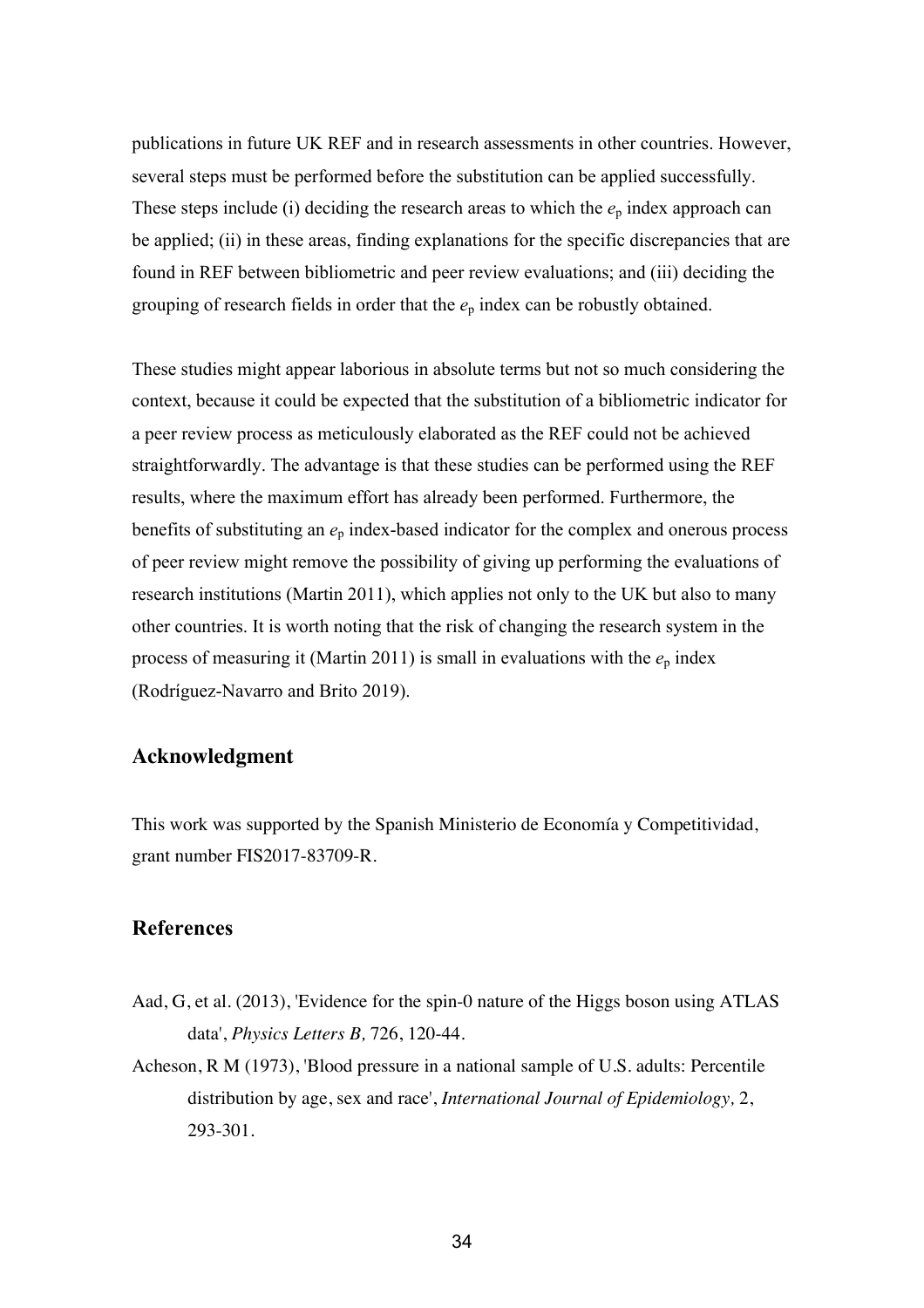- Albarrán, P, Ortuño, I, and Ruiz-Castillo, J (2011), 'Average-based versus high- and low-impact indicators for the evaluation of scientific distributions', *Research Evaluation,* 20, 325-39.
- Birnholtz, J P (2006), 'What does it means to be an author? The intersection of credit, contribution, and collaboration in science', *Journal of the American Society for information Science and Technology,* 57, 1758-70.
- Bonaccorsi, A (2007), 'Explaining poor performance of European science: institutions versus policies', *Science and Public Policy,* 34, 303-16.
- Bornmann, L and Marx, W (2015), 'Methods for the generation of normalized citation impact scores in bibliometrics: Which method best reflects the judgements of experts?', *Journal of Informetrics,* 9, 408-18.
- Bornmann, L, Leydesdorff, L, and Mutz, R (2013a), 'The use of percentile rank classes in the analysis of bibliometric data: opportunities and limits', *Journal of Informetrics,* 7, 158-65.
- Bornmann, L, Leydesdorff, L, and Wang, J (2013b), 'Which percentile-based appoach should be preferred for calculating normalized citation impact values? An empirical comparison of five approaches including a newly developed citationrank approach (P100)', *Journal of Informetrics,* 7, 933-44.
- Bornmann, L, Ye, A, and Ye, F (2018), 'Identifying landmark publications in the long run using field-normalized citation data', *Journal of Documentation,* 74, 278-88.
- Brito, R and Rodríguez-Navarro, A (2018a), 'Research assessment by percentile-based double rank analysis', *Journal of Informetrics,* 12, 315-29.
- --- (2018b), 'The USA is an indisputable world leader in medical and biotechnological reserach', *Preprint at arXiv,* :1807.01225.
- --- (2019), 'Evaluating reserach and researchers by the journal impact factor: Is it better than coin flipping?', *Journal of Informetrics,* 13, 314-24.
- Cronin, B (2001), 'Hyperauthorship: A postmodern perversion or evidence of a structural shift in scholarly communication practises?', *Journal of the American Society for information Science and Technology,* 52, 558-69.
- De-Bellis, N (2009), *Bibliometrics and Citation Analysis - From the Science Citation Index to Cybermetrics* (The Scarecrop Press, Inc. Lanham, Maryland).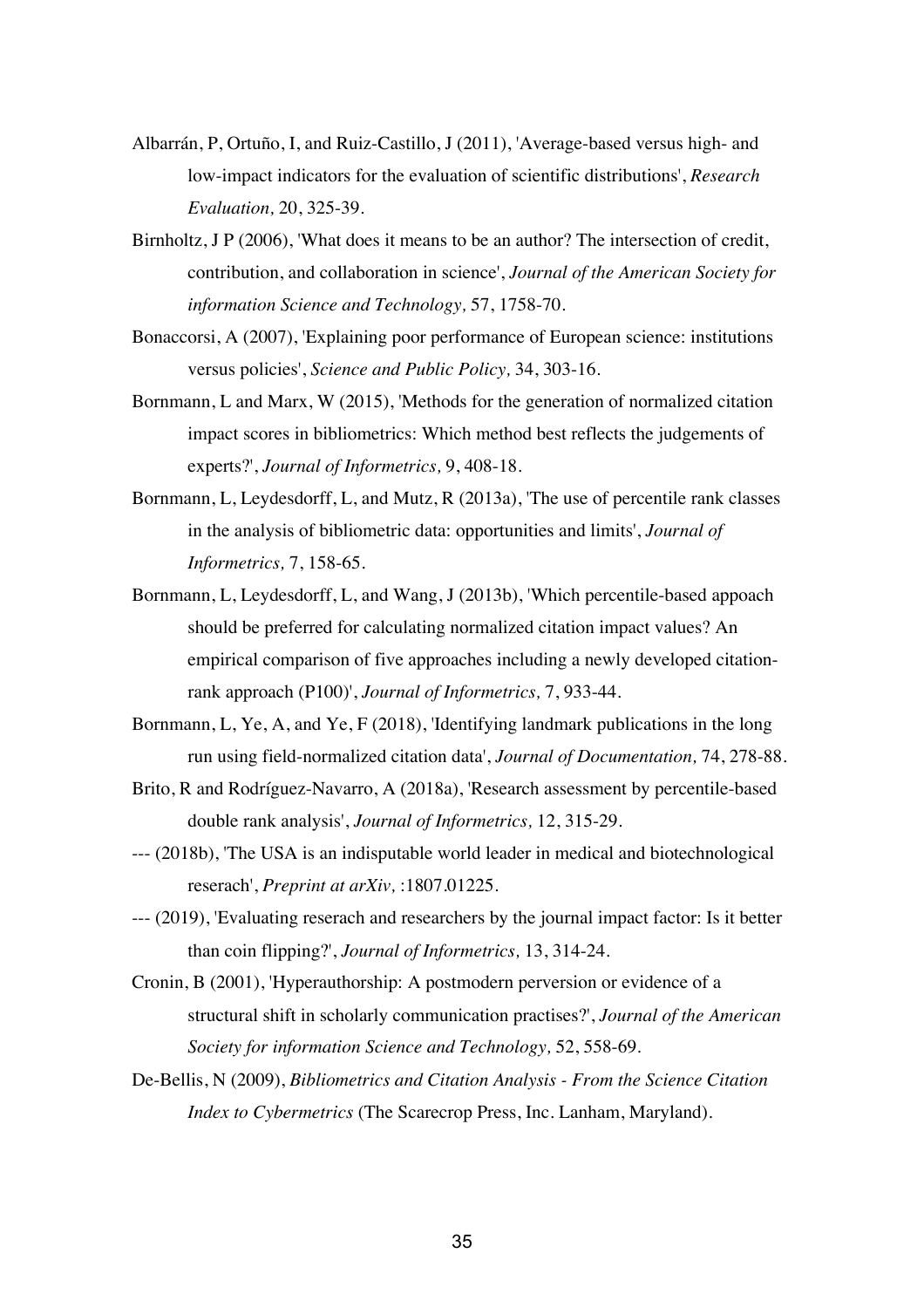- Dosi, G, Llerena, P, and Labini, M S (2006), 'The relationships between science, technologies and their industrial exploitation: An illustration through the myths and realities of the so-called 'European Paradox'', *Research Policy,* 35, 1450-64.
- Dunaiski, M, Visser, W, and Geldenhuys, J (2016), 'Evaluating paper and authors ranking algorithms using impact and contribution awards', *Journal of Informetrics,* 10, 392-407.
- Gallman, R E (1969), 'Trends in the size distribution of welth in the nineteenth century: Some speculations', in L Soltow (ed.), *Six Papers on the Size Distribution of Wealth and Income* (Cambridge, Massachusetts: National Bureau of Economic Research).
- Godin, B (2006), 'On the origins of bibliometrics', *Scientometrics,* 68, 109-33.
- Harnad, S (2008), 'Validating research performance metrics against peer rankings', *Ethics in Science and Environmental Politics,* 8, 103-07.
- --- (2009), 'Open access scientometrics and the UK research assessment exercise', *Scientometrics,* 79, 147-56.
- Herranz, N and Ruiz-Castillo, J (2013), 'The end of the "European Paradox"', *Scientometrics,* 95, 453-64.
- King, C (2012), 'Multiauthor papers: Onward and upward', *Science Watch Newsletter*. <http://archive.sciencewatch.com/newsletter/2012/201207/multiauthor\_papers/  $\mathbf{L}$
- Kreiman, G and Maunshell, J H R (2011), 'Nine criteri for a measure of scientific output', *Frontiers in Computational Neuroscience,* 5, Article 48.
- Kuhn, T (1970), *The structure of scientific revolutions* (Chicago: University of Chicago Press).
- Liu, M, Johnston, M B, and Snaith, H J (2013), 'Efficient planar heterojunction perovskite solar cells by vapour deposition', *Nature,* 501, 395-98.
- Martin, B R (2011), 'The Research Excellence Framework and the 'impact agenda': are we creating a Frankenstein monster?', *Research Evaluation,* 20, 247-54.
- Mingers, J and Leydesdorff, L (2015), 'A review of theory and practice in scientometrics', *European Journal of Operational Research,* 246, 1-19.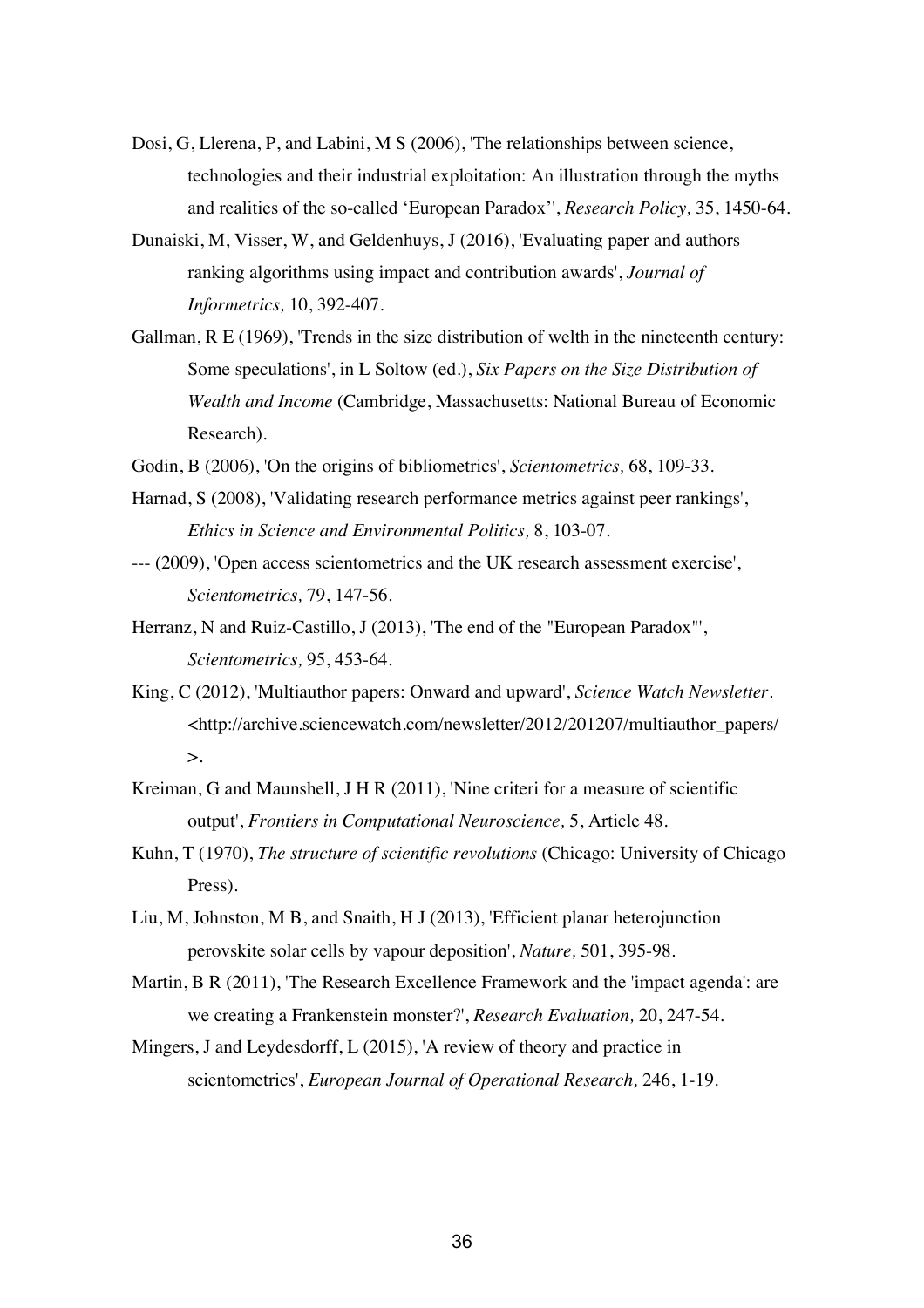- Persson, O, Glänzel, W, and Danell, R (2004), 'Inflationary bibliometric values: The role of scientific collaboration and the need for relative indicators in evaluative studies', *Scientometrics,* 60, 421-32.
- Press, W H, Flannery, B P, Teulosky, S A, Vetterling, W T (1989), *'Numerical Recpies, Fortran Version*' (Cambridge University Press, Cambridge, United Kingdom)

REF2014 (2011), 'Assessmentframework and guidance on submissions', *REF 02.2011*.

- Régibeau, P and Rockett, K E (2016), 'Research assessment and recognized excellence: simple bibliometrics for more efficient academic research evaluations', *Economic Policy,* 31, 611-52.
- Rodriguez-Navarro, A and Narin, F (2018), 'European paradox or delusion-Are European science and economy outdated?', *Science and Public Policy,* 45, 14- 23.
- Rodríguez-Navarro, A (2012), 'Counting highly cited papers for university research assessment: conceptual and technical issues', *PLoS One,* 7(10), e47210.
- Rodríguez-Navarro, A and Brito, R (2018), 'Technological research in the EU is less efficient than the world average. EU research policy risks Europeans' future', *Journal of Informetrics,* 12, 718-31.
- --- (2019), 'Probability and expected frequency of breakthroughs basis and use of a robust method of research assessment', *Scientometrics,* (Early view DOI https://doi.org/10.1007/s11192-019-03022-1).
- Rossi, P, Strumia, A, and Torre, R (2019), 'Bibliometric for collaboration works', *Preprint at arXiv:1092.01693v1*.
- Salter, A J and Martin, B R (2001), 'The economic benefits of publicly funded basic research: a critical review', *Research Policy,* 30, 509-32.
- Sonnenwald, D H (2007), 'Scientific collaboration', *Annual Review of Information Science and Technology,* 41, 643-81.
- Tijssen, R J W, Visser, M S, and van-Leeuwen, T N (2002), 'Benchmarking international scientific excellence: Are highly cited research papers an appropriate frame of reference?', *Scientometrics,* 54, 381-97.
- Traag, V A and Waltman, L (2019), 'Systematic analysis of agreement between metrics and peer review in the UK REF', *Palgrave Communications,* 5, 29.